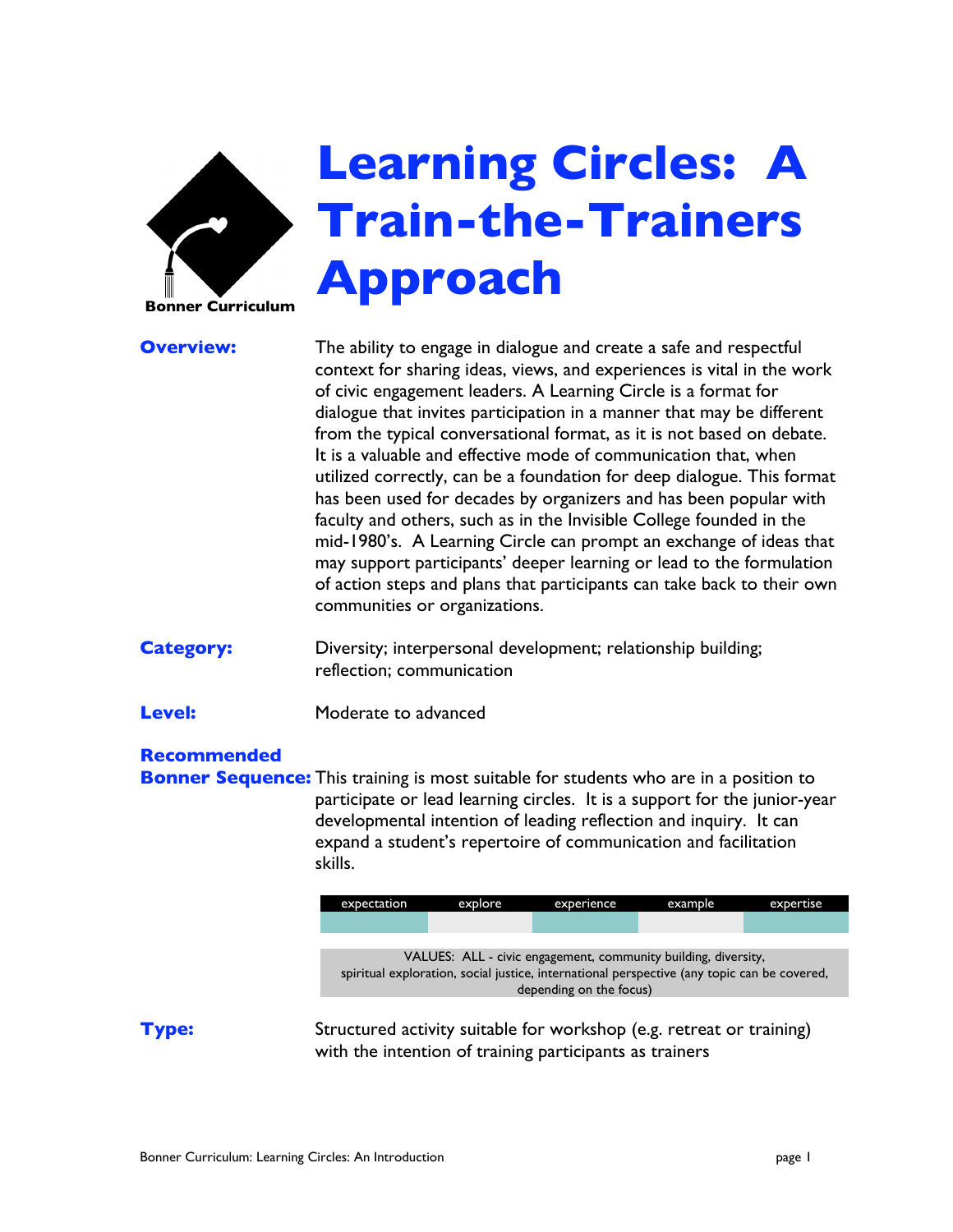#### **Focus or Goals of this Guide:**

Participants will learn how to organize and facilitate a learning circle Participants will gain first-hand experience in collaborating within a learning circle Participants will receive tools in helping them organize, facilitate, and evaluate a learning circle on their own campus, communities, or in other organizations

#### **Materials:**

Flip chart paper **Markers** Pens and pencils Paper (for notes) Handouts of *A Guide to Creating Learning Circles* for each participant (attached)

#### **How to Prepare:**

This workshop will teach participants how to organize and facilitate a learning circle by actually conducting the workshop in a learning circle. As the facilitator, your job will be to guide participants through the Learning Circle, demonstrating the actual aspects of a Learning Circle. To prepare, prepare all materials and become very familiar with the workshop.

Second, you should determine a focus or topic for the learning circle. Learning circles work well for a topic that allows participants to openly explore their own ideas, views, and experiences. Topics can include anything like: exploring one's personal values or conception of what makes a meaningful life, spiritual or religious perspective, gender, race and ethnicity, body image, social movements, etc.

Read over the article that accompanies this training to get some ideas both about topics and methods. You may want to prepare the entire article or selections from it as a handout.

#### **How to Do/Brief Outline:**

This 2- hour workshop has the following parts:

- 1) What is a Learning Circle? Suppose the suggested time 35 minutes
- 2) Organizing a Learning Circle suggested time 25 minutes
- 
- 4) Facilitating a Learning Circle summary suggested time 25 minutes
- 
- 3) Break suggested time 10 minutes 5) Review and Closing summary suggested time 25 minutes

#### **Part 1) What is a Learning Circle?**

Suggested time: 35 minutes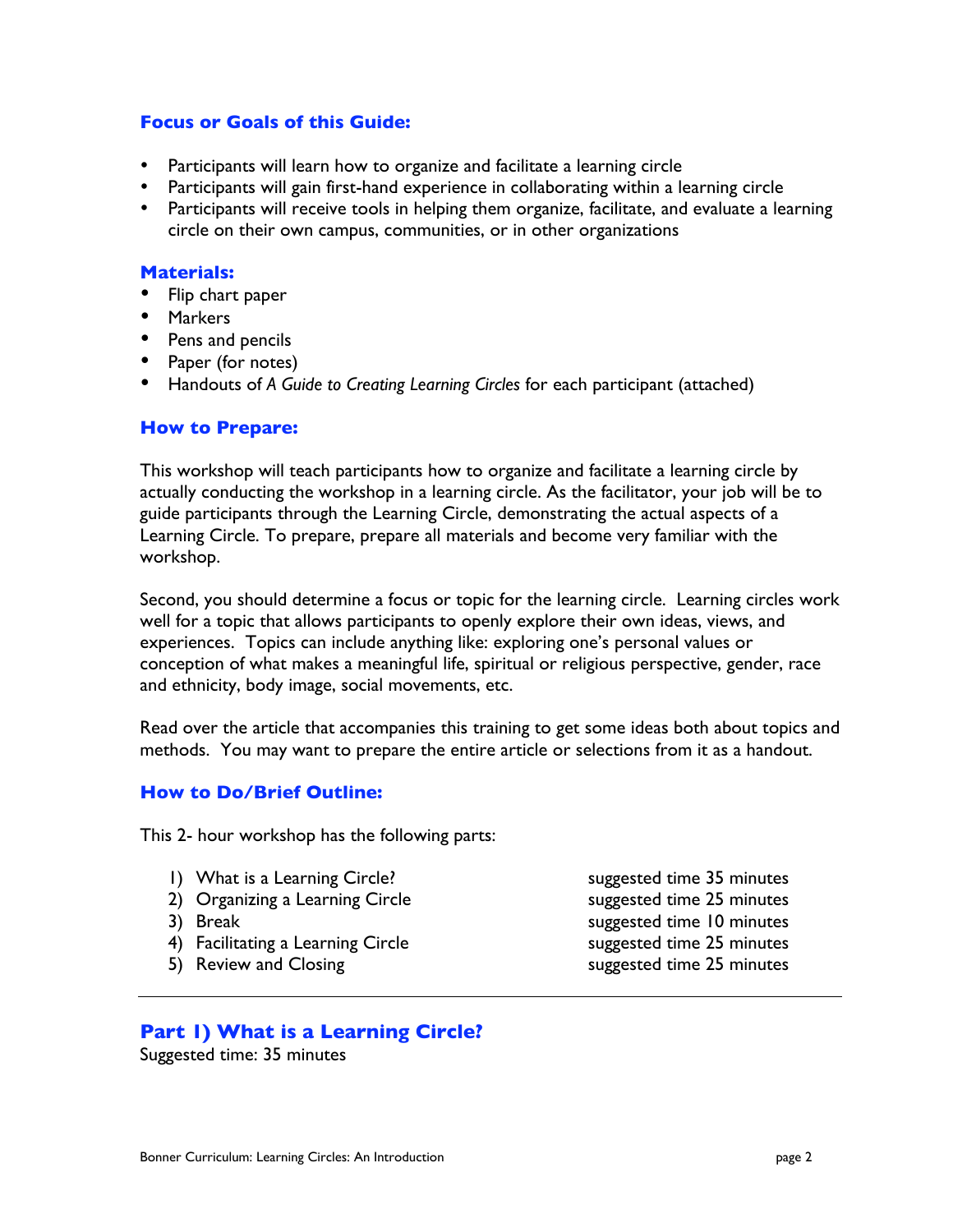To start the workshop, introduce yourself and the topic. Then take some time to help participants arrange themselves in positions where each person can see each other, preferably in a circle.

Now have participants introduce themselves to the group. In the introductions participants should have the chance to share their names and also some other relevant aspects of who they are and why they are there (e.g., community, college, or organization they are representing; their roles in these environments, and why they choose to attend this workshop; etc.).

Next, distribute the hand out, *A Guide to Creating Learning Circles*.

Give participants 1 minute to read the first page of the hand explaining what Learning Circles are.

Using handout, briefly summarize what a Learning circle is, emphasizing its use in social change.

- **EXECT** Learning Circles are small gatherings of people who come together to share their ideals, goals, practices and experiences. Learning Circles are conducted in open neutral environments where participants can create dialogue and exchange ideas on any topic. The goal of Learning Circles is to help participants develop new practices or action plans they can take back to their campuses, communities, and organizations to initiate.
- **For over 100 years, Learning Circles have proven to be powerfully effective tools of** creating vital social change. Community organizations, unions, churches, and movements have used this technique to galvanize members into addressing social concerns through dialogue and taking action.

Once this is done, pose the first question on the handout to the participants. Label a sheet of flip chart paper with the question and begin to write down the ideas the participants generate.

After a few minutes (or when no one can think of any more ideas) move to the next question, labeling a flip chart sheet and brainstorming as before. As the facilitator, make sure that no one person is dominating and that each person suggests as least one idea.

After each question has been brainstormed, briefly review the ideas suggested for each question. Post the flip chart sheets around the room.

### **Part 2) Organizing a Learning Circle**

Suggested time: 25 minutes

Now have the participants briefly review the rest of the handout on planing and organizing a Learning Circle. Suggested time is about 5-7 minutes.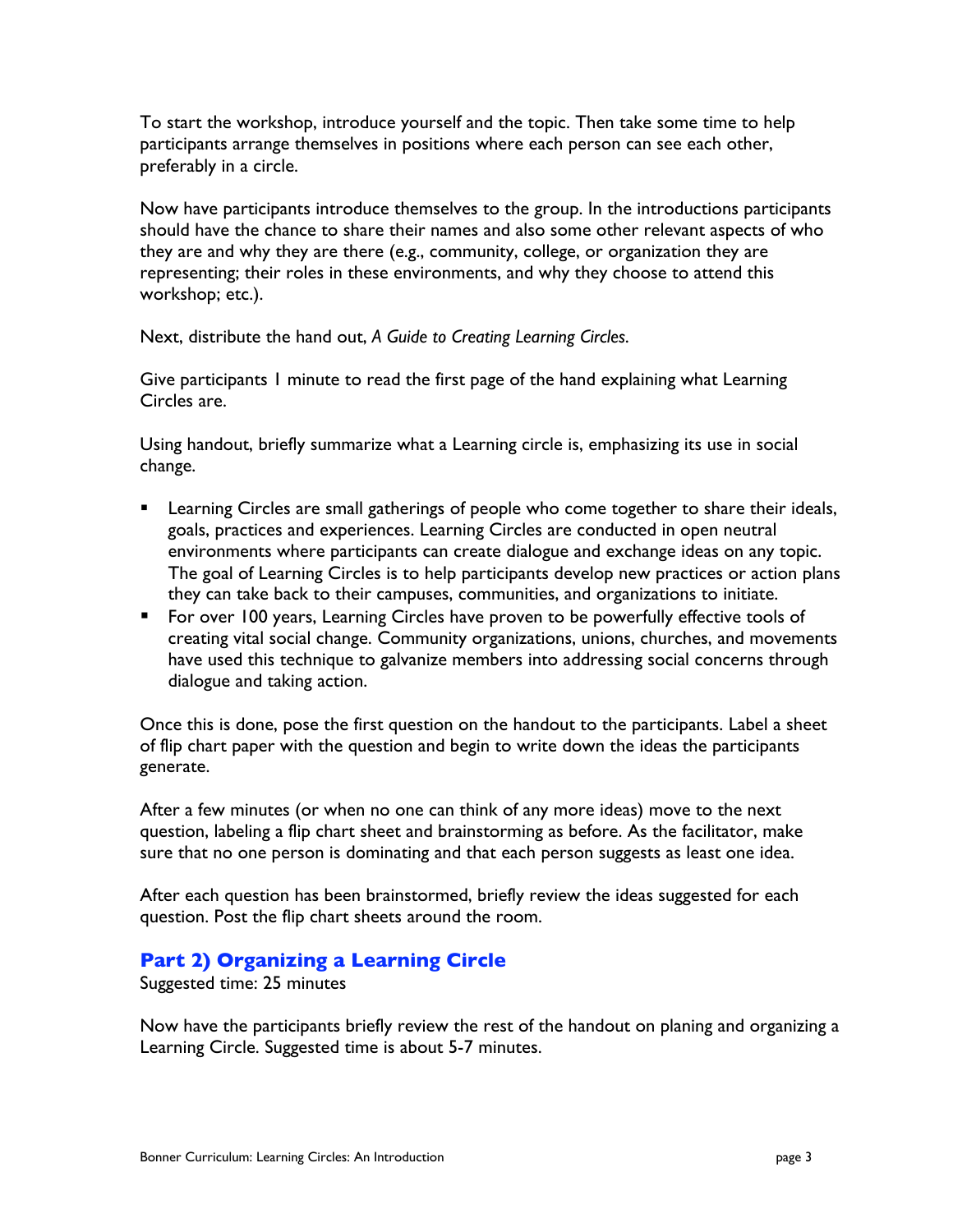Next, briefly explain each step in planning and organizing. Use the workshop as examples of each step.

Discuss the outline:

- 1) For the first step (*Decide how much time you have to conduct the Learning Circle*), explain that this Learning Circle will also be a 2-hour session in a somewhat comfortable setting.
- 2) For the second step (*Determine a topic*), explain that the topic of this learning circle is organizing Learning Circles (a training of trainers). Next, have the group brainstorm possible topics for learning circles in the own communities, organizations, or on their campus. Label a flip chart sheet appropriately, brainstorm for several minutes, and then post sheet somewhere in the room.
- 3) For the third step (*Invite participants*), explain that whoever has invited each person is hosting the Learning Circle and that the exchange of ideas among this group is one of the most important aspects of Learning Circles.
- 4) For the fourth step (*Develop Goals*), explain that the host (and then participants) will be responsible for developing the goals for this gathering. Following the previous brainstorming procedures, suggest one goal of the Learning Circle. Seeing your example, have participants develop 2 more goals. Post the flip chart in the room.
- 5) For the fifth step (*Choose a facilitator*), explain that the facilitator should function as you've functioned thus far in the Learning Circle, helping to keep the discussions and brainstorms going and by recording the group's ideas.
- 6) For the sixth step (*Research background information and distribute to participants*), explain that this handout functions, in this case, as background information to help the group meet the goals just developed.
- 7) For the seventh step (*Host the Learning Circle*), explain that these 3 primary things have been covered in this session. First, there is an outline for this Learning Circle and that a 10 -minute break will follow this part of the gathering. Second, all the supplies needed are present, including markers, flip chart paper, and handouts. And finally, everyone has been arranged in such a manner so each participant can see each other.
- 8) For the final step (*Wrapping up the Learning Circle*), explain that if desired by a majority of the group, email addresses will be collected and notes will be typed, organized, and distributed to each participants over email.

Finally, break for 10 minutes and allow participants to read over the flip chart sheets that have been posted thus far.

### **Part 3) "Facilitating a Learning Circle."**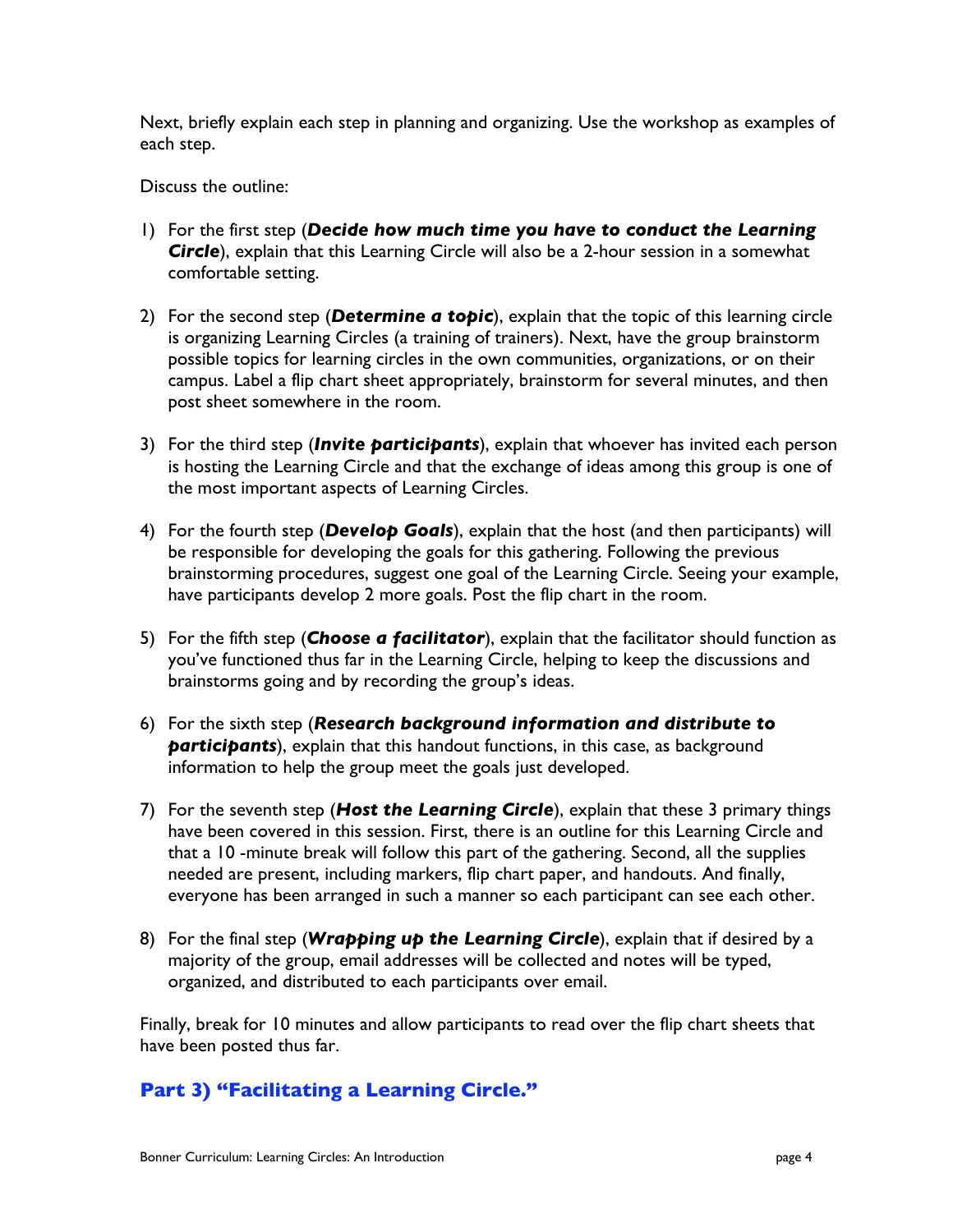Suggested time: 25 minutes

When participants have reassembled, explain that the next part of the Learning Circle will focus on the facilitator of the group and the participants.

Using the handout, point out the role of facilitator(s): to help guide the discussion of the group and to keep it focused. To do this, the facilitator must always start with ground rules that each participant must adhere to. You will now conduct a brainstorm, labeling the flip chart sheet with "Learning Circle Guidelines." Further explain that these guidelines helps each participant feel comfortable inside the Learning Circle.

To start the brainstorm, suggest a first guideline, such as *Respect each view, opinion, and experience offered any participant.* Continue and allow participants to add 5 or 6 more guidelines to the list. Using clarifying questions, challenge each idea that does not support a learning environment where ideas are respected and are able to be fully discussed and considered by the group.

Further guidelines might be:

Use "I" statements/don't speak for others or make generalized comments. Each person must contribute an idea to the discussion before anyone contributes two ideas.

Depending on the topic, what is disclosed in the circle stays in the circle. Any who feels it necessary may excuses themselves from the group for whatever reason.

Finally, post the sheet.

Next, help the group develop further roles of the facilitator following previous brainstorming procedures. Label the flip chart sheet, Roles of Facilitator. Suggested time is 5 minutes. Also, post these ideas.

Suggested roles of facilitator:

Sets a friendly atmosphere through group introductions and guidelines.

Does not allow individual participants to dominate.

Listens carefully to what participants are saying.

Asks hard questions and do not avoid conflict.

Does not be afraid of silence.

Summarizes dominant idea of the group.

Should be free to contribute to discussion.

Now introduce the roles of participants. Explain that the goal of a Learning Circle is not to learn a lot of facts nor for each person to agree with all the ideas 100%. Rather, it is to deepen and broaden our comprehension of issues and concerns so that we may be able to empower ourselves to take action.

Next pose a question for brainstorming: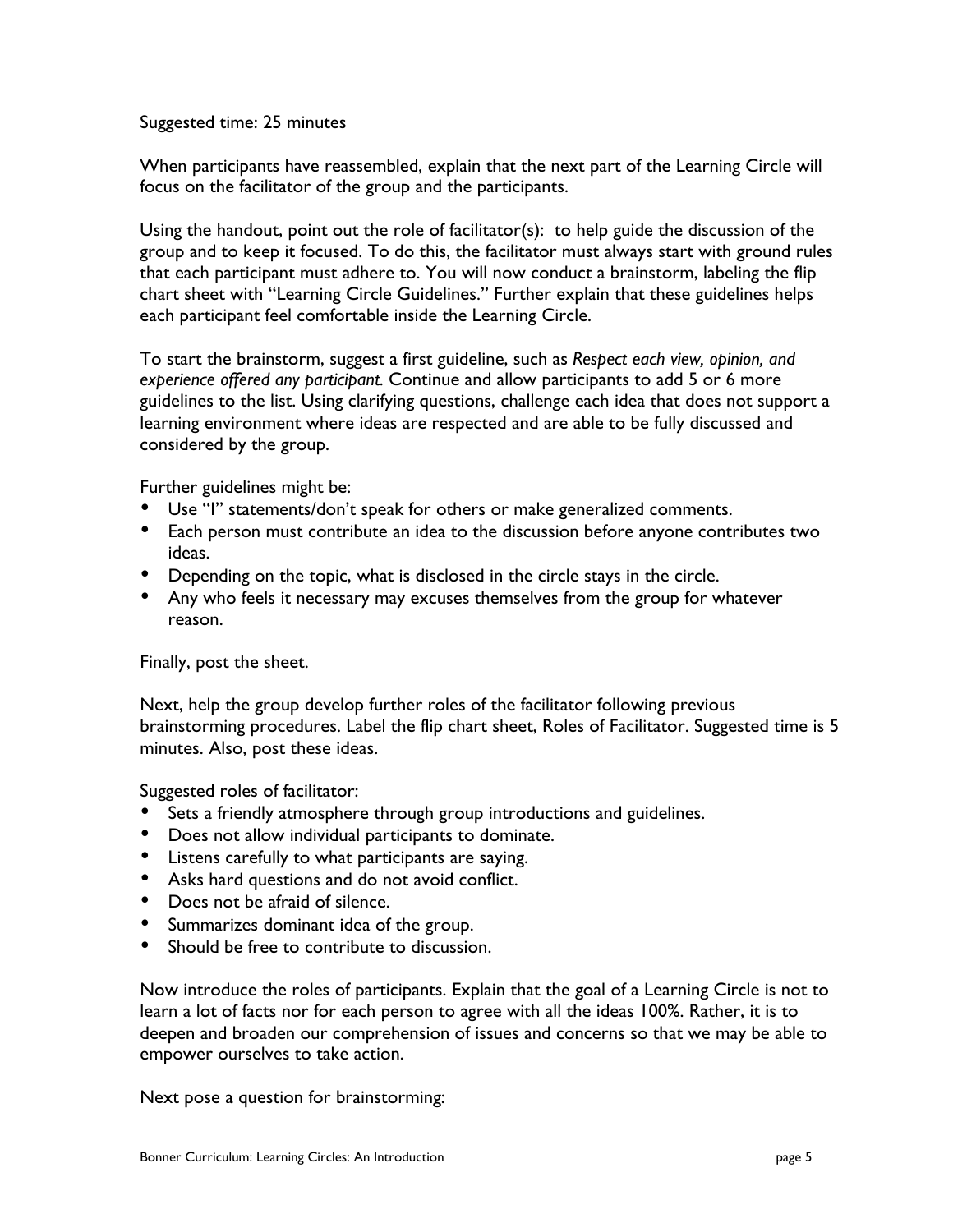#### *How can participants function inside of Learning Circles to meet this goal of reflection and self-empowerment?*

Label a flip chart accordingly and allowing participants to brainstorm for 5-7 minutes. Also post these ideas.

Participants should: Listen carefully and actively Maintain an open mind Speak freely Talk to group, not facilitator Always ask for clarification if confused Pose questions to other participants, not facilitator Stay calm and don't get too aggressive Feel confident about their own opinions and beliefs

#### **Part 4) Review and Closing**

Suggested time: 25 minutes

To start wrapping up the Learning Circle, review all the posted flip chart sheets, starting at the first brainstormed and summarize the ideas for each topic covered.

Next pose the 2 final questions: What is something new you have earned in this session? How will you use this new idea to initiate change in your organization, community, or own your campus? Give the group 3-5 minutes to jot down notes for the questions and then have each person individual share their answers with the group.

Finally collect email addresses of participants and thank each person for attending the Learning Circle.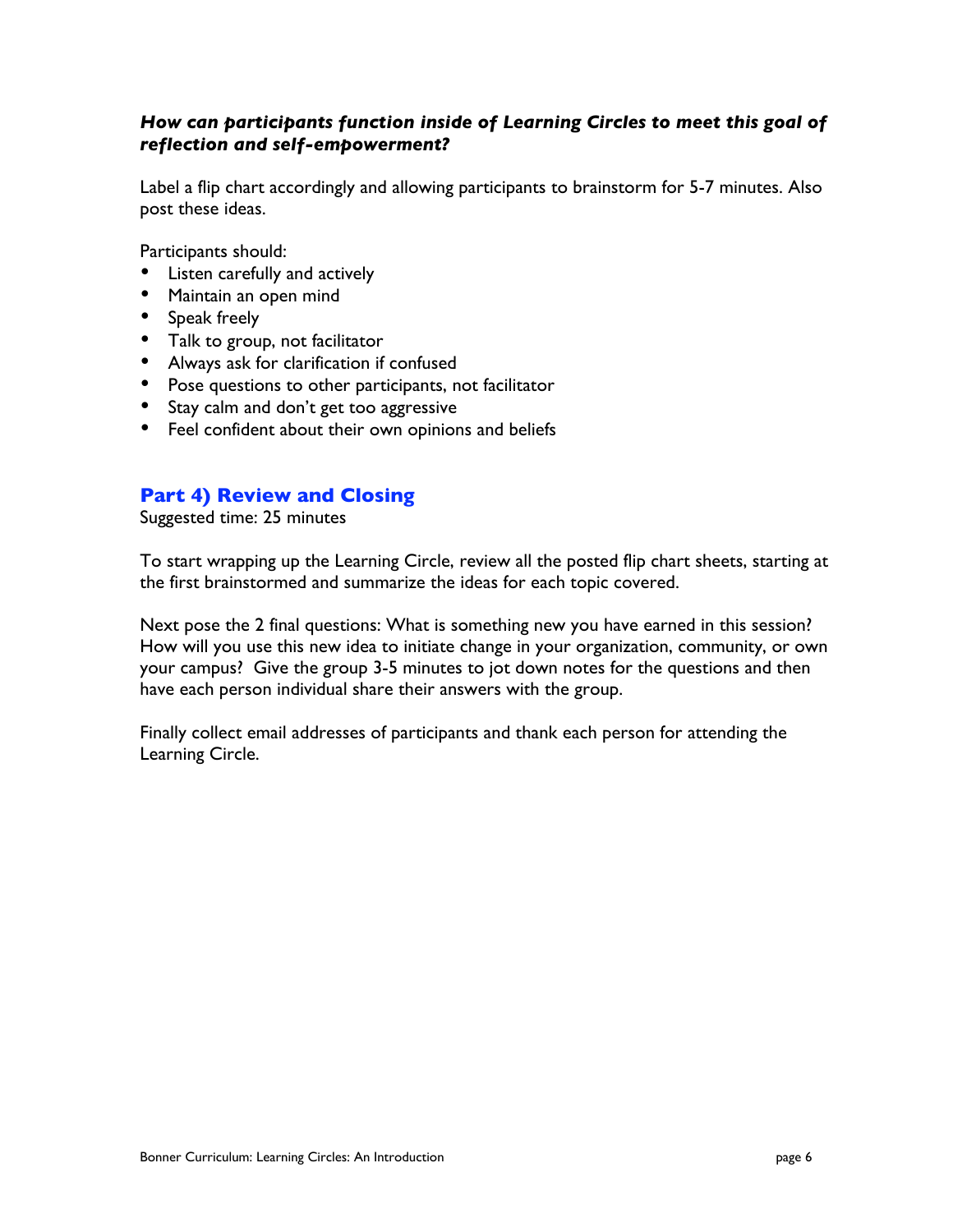

## **A Guide to Creating** *Learning Circles*

For Organizers, Facilitators, and Participants

#### **So, what are Learning Circles?**

Learning Circles are small gatherings of people who come together to share their ideals, goals, practices and experiences. Learning Circles are conducted in open neutral environments where participants can create dialogue and exchange ideas on any topic. The goal of Learning Circles is to help participants develop new practices or action plans they can take back to their campuses, communities, and organizations to initiate.

For over 100 years, Learning Circles have proven to be powerfully effective tools of creating vital social change. Community organizations, unions, churches, and movements have used this technique to galvanize members into addressing social concerns through dialogue and taking action.

How can Learning Circles be used in your community, organization, or on your campus? What are some advantages of using this method? Disadvantages?

How does a Learning Circle seem to differ from a discussion group?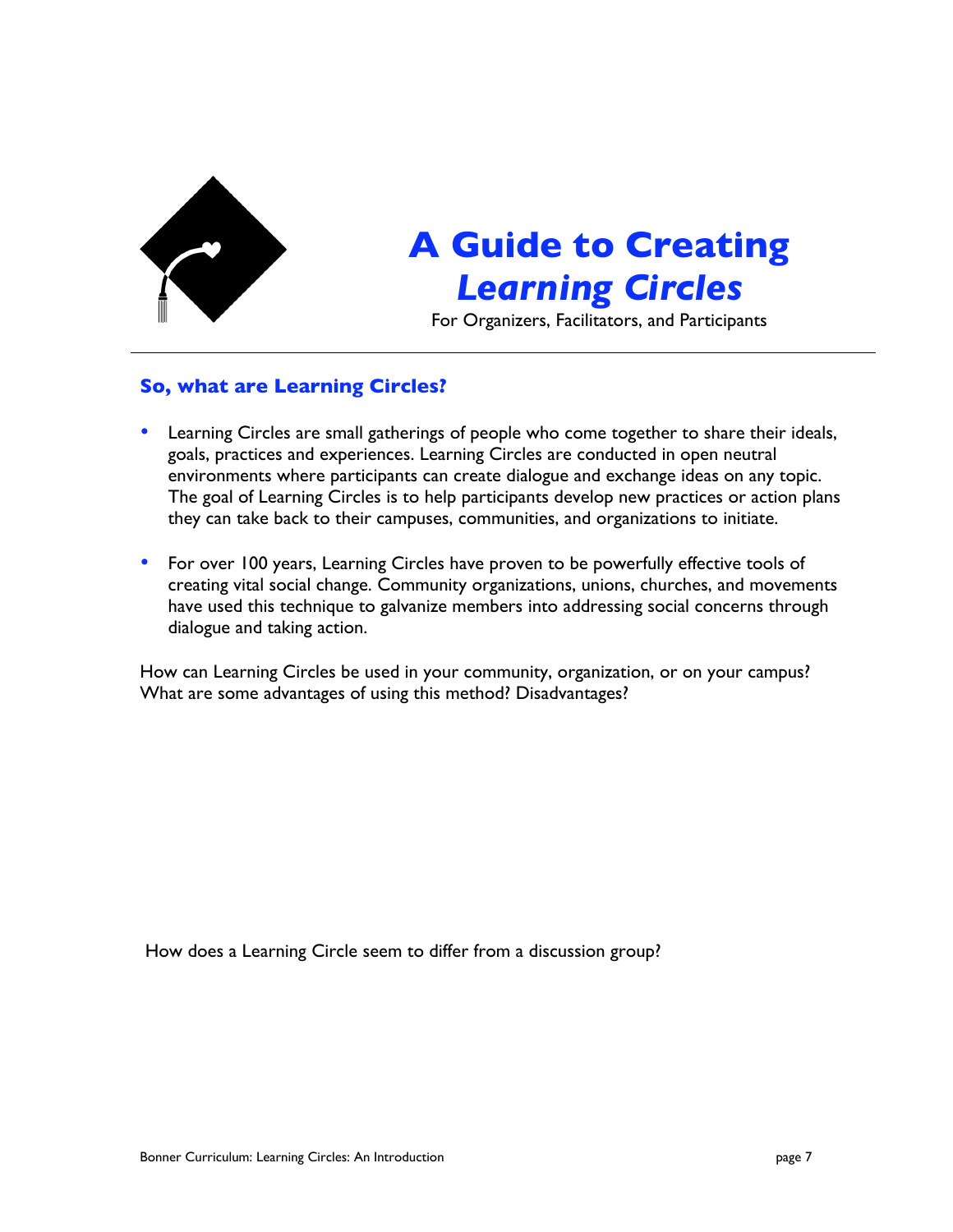#### **But how do I plan and organize a Learning Circle?**

#### **1. Decide how much time you have to conduct the Learning Circle.**

Learning circles can be conducted over any period of time for as long as it is appropriate. Most often, Learning Circles occur in no less than 2- hour sessions at a time during regular or special meetings. For this guide, we'll assume that you planing a 2-hour Learning Circle gathering. Once you have determined the length, choose a convenient time and location for the Learning Circle. Find a location that is as comfortable as possible (i.e. living room, lobby, someone's home, etc.) during a time when all participants can attend.

#### **2. Determine a topic.**

The most important part of the Learning Circle is the topic for the group to discuss. It could be a topic that your campus, community, or organization is particularly concerned with addressing, spreading awareness about, or just discussing in depth. Nonetheless, the topic must be one that will engage participants in meaningful dialogue.

#### **3. Invite participants.**

Just as important as the topic, are the participants of the Learning Circle. As the organizer, it is your job to invite participants that are concerned with addressing or discussing the topic and who are interested in sharing their insights and experiences with a group. And don't be afraid to invite participants that might have different views about the topic than most of your other participants. We grow and mature as thinking, socially concerned individuals only through conflict and struggle. Make the Learning Circle as diverse as possible to end up with diverse and well thought ideas.

#### **4. Develop goals.**

Goals are imperative for all involved in the Learning Circle because they serve as a kind of mission or purpose of the gathering. There should be at least 1-3 goals for the gathering. Remember that the goals should be as focused and aligned towards the ultimate product of the Learning Circle, which is something that participants can leave with to use in the own communities.

#### **5. Choose a facilitator.**

When choosing someone to facilitate the Learning Circle, keep in mind that the person does not have to be an expert on the topic, but s/he must be somewhat knowledgeable about the topic. The facilitator will function to essentially keep the discussion focused and to mediate the group so that no one participant dominants the discussion and that all participants share their views and experiences. The facilitator should understand the goals and be willing to meet those goals during the gathering. And there's no reason why the organizer could not function as the facilitator as well.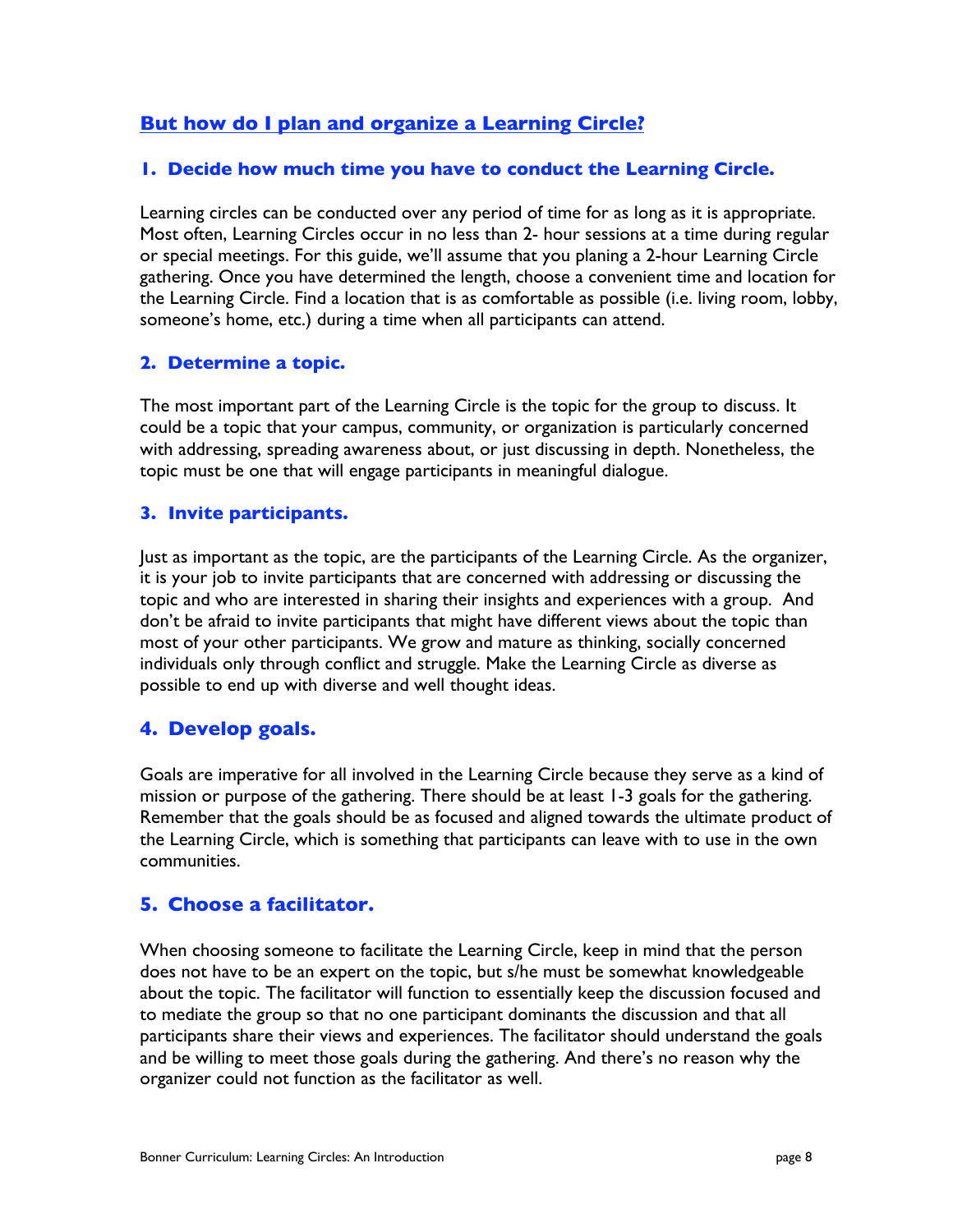#### **6. Research background information and distribute to participants.**

To set the context for group discussion, the organizer should research a small packet of readings related directly to the topic. This packet might include newspaper articles, copies from books, pamphlets, speeches, etc. Become familiar with the research you find and develop a short list of discussion questions. Then make copies of the research for all participants.

As a cover sheet, create a contact sheet that includes: 1) background info on Learning Circles, 2) the topic, 3) who's sponsoring or organizing the Learning Circle and their contact info, 4) who the facilitator will be, 5) the time and location, 6) a schedule for the session, 7) and a table of contents describing what pieces are included in the research packet. The entire packet should be mailed or given to participants several days before the learning circle.

#### **7. Host the Learning Circle.**

When finally hosting the Learning Circle, you should keep in mind 3 primary things: the schedule, supplies, and room layout. First, make sure you and the facilitator understand how the discussion will be organized. Usually, Learning Circles are simple questions posed by the facilitator and other participants about the topic while the facilitator records all responses to the questions. However, plan the period out so as many aspects of the topic will be covered. Make sure to plan at least one 10- minute break. Second, be prepared with extra paper, pens, makers, and flip chart paper to record responses. And finally, arrange the room in as comfortable manner as possible so that all participants can be able to see each other.

#### **8. Wrapping up the Learning Circle.**

At the end of the circle, make sure each participant (including the facilitator) discloses what he or she will take with him or her as a result of the discussion. Be sure to collect email addresses of all participants so that the group could be able to continue the discussion. As the organizer, it will be your job to type and organize the recorded responses and distribute them over email so participants may have a record of the group discussion.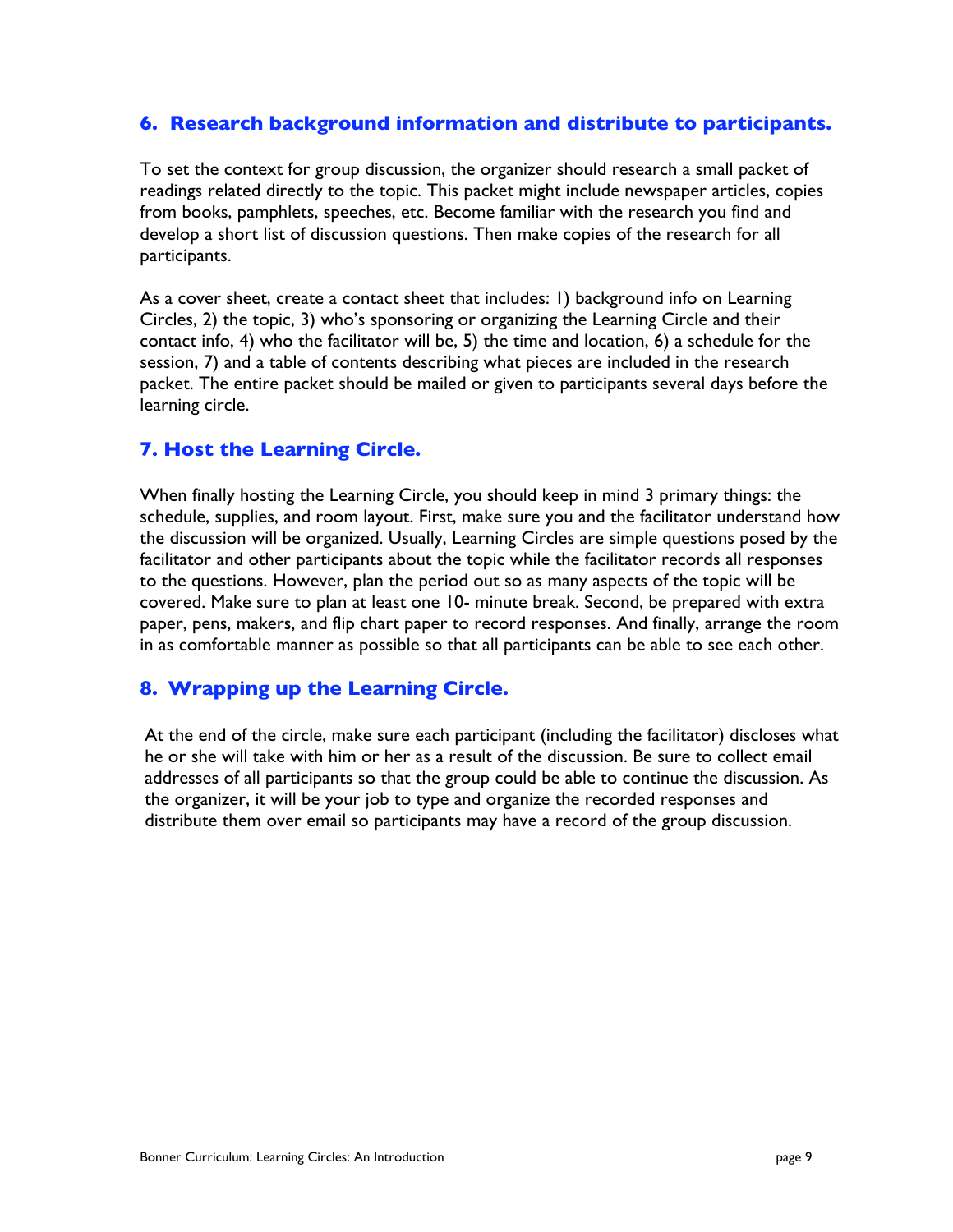#### **DRAFT August 1, 2004**

#### **Notes on Learning Circles**

John Wallace Professor of Philosophy University of Minnesota

The tool I want to contribute to the Bonner Foundation Tool Kit is a participatory discussion strategy that I call "learning circles." The best way I know to convey how learning circles work is to share some stories. One set of stories is mine, of how I came to learning circles, how I think about them, how I facilitate them. The other set of stories come from two students' telling about what they took from a course in which learning circles were a key component. I will bookend my stories with theirs.

The course the students are talking about is "Lives Worth Living: Questions of Self, Vocation, and Community," given during the University of Minnesota's 18-day short "Intersession" term, May 24-June 11, 2004. The course is unusual in that it is a residential immersion course, held at a retreat center on the prairie in southwest Minnesota. Thirteen students, four instructors, and one grandmother-in-residence lived together as a community for the full period of the course. On the last day of the course one of the instructors, Peter Shea, did videotaped interviews with seven students who volunteered to have their reflections on the course broadcast on cable television in the Twin Cities. The interviews whose transcripts appear below were first broadcast on June 20, 2004. Lynn Englund, another of the course instructors, transcribed the interviews in a realistic way that preserves pauses, false starts, and rephrasings, and thus conveys some of the everyday downto-earthiness of learning circles themselves.

#### §1. Josh's Story

Josh is a junior and a philosophy major.

- Peter: Why did you decide to take a course called Lives Worth Living?
- Josh: I'm Josh M. and philosophy major at the U, just finished my fourth year and I'm not really sure why I took this class, ah, mainly because I had to take a full load for the summer and out of all the possible options and there's hundreds of them, ah, this one just seemed to jump out at me. I read the course description and it was interesting. The name of the class said pretty much what the class description did and I thought I'd give it a go. I like doing philosophy and it's fun to live out in the country for 3 weeks. . .[lived in Bemidgi, more trees there than on the prairie]
- P What's the arc of the course been like?
- J Well, I figured out that I am living one, but, um, I wasn't really sure how to approach the question of just what is a life worth living, because that's a pretty vague question, but um I though I'd just jump into what we were doing because the entire purpose of the class was to just sort of experience things and think a lot and talk with everybody in the class and so I've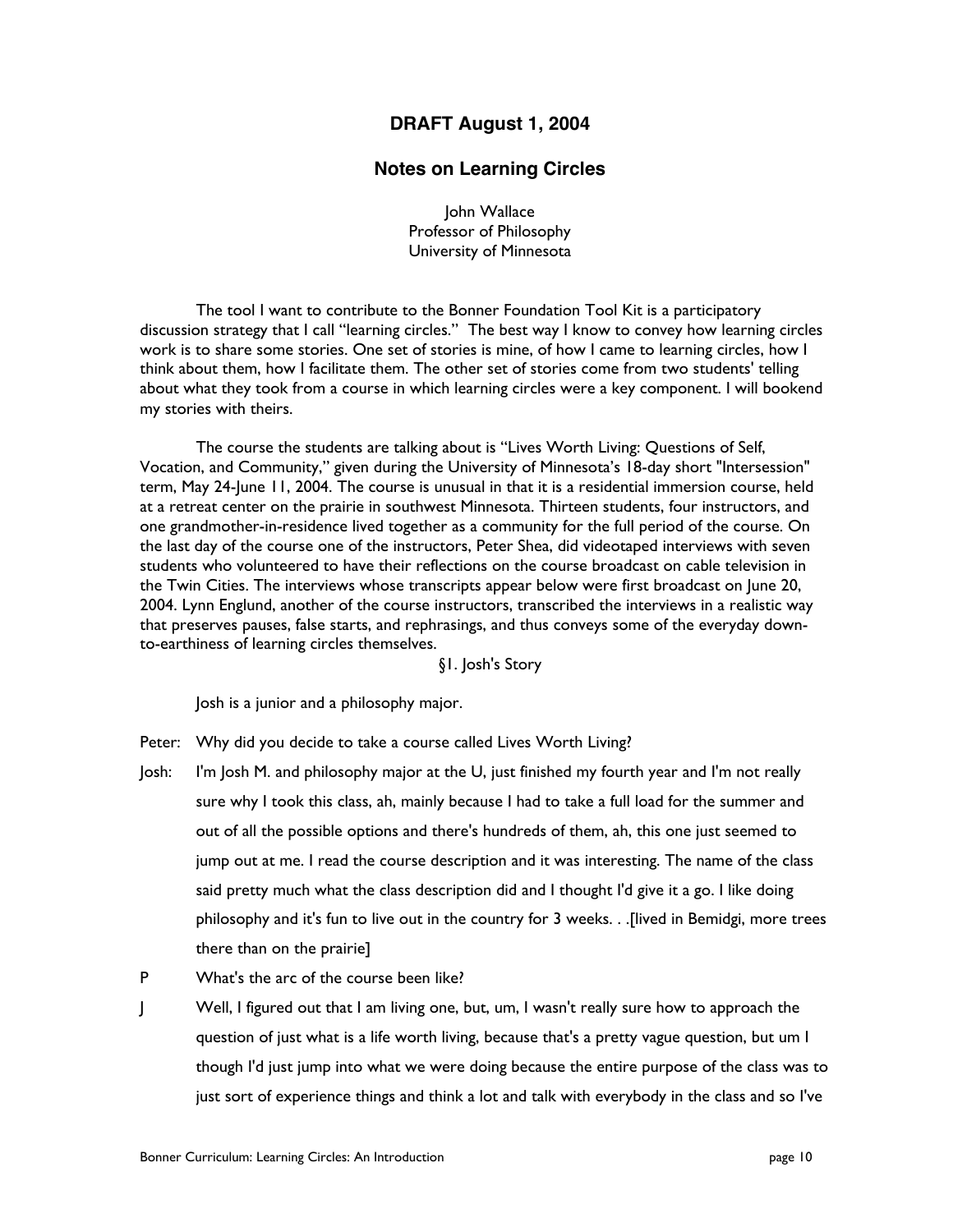been doing that and it started off, ah, pretty quickly, I mean everybody gets here and we start talking and instructing, and then right away that first morning we had that first circle and that was long and drawn out and nerve-wracking because I'm really not one to a large group of people about anything personal, but um I think that through the succeeding ones, um, I learned a lot about myself just from hearing what other people had to say and from bouncing ideas around in my own head based on what they had to say, so I've been spending these weeks just living life and hanging out with people and talking with people and coming to know all of the really, really, really good people here and just learning from them.

P You discovered you already have pretty good life?

J Well, it's a pretty darned good life, or it was, but there are things that I'm going to be changing after thinking about all of the things that we talked about here. Um, I wasn't really I suppose there's a word that jumps around here, that intentionality thing, and I do pretty well at most of the stuff that I do, and I have a pretty good life, but there's a lot of things that I really didn't focus on and give thought to regarding myself, um and I can't even really say what all of them are, but we talked about one day in the circle of vocation, and ah, well, I realized that I'm not just doing philosophy for the hell of it. I mean I love the stuff but I really, I know I wanted to go to grad school and become a professor, but I didn't realize why I wanted to so much. And I've come to realize that if you if you pursue something like this and spend a lot of time with smart, smart, people who think clearly and are always interested in talking about things, um, then you can really make leaps and bounds, not just learning about yourself, which is I think what this class is mainly about, at least for me, but learning more about other people and how to live with them and live with them well. and that's something that I'm going to be taking with me and working on more because lately I'd been sort of neglecting going out and doing things with friends, or at least I did more than I should be, and go back and try to find all of those people that I care about and try to build something with them like we have here because this is the cat's meow.

- P So the course made more of a connection between philosophy as something to study and the kind of relationships you want to have with people?
- J Yeah.

P So you sense is a good model of way of how to live?

J Yeah, it's not something you can just pack up and take with you. I mean we're out here on this farm and you're all alone for those 18 days and you get to know people really quickly, otherwise it would take years to really get to know somebody very well, so when you can just jump into living with people and experience something that's as satisfying as this was,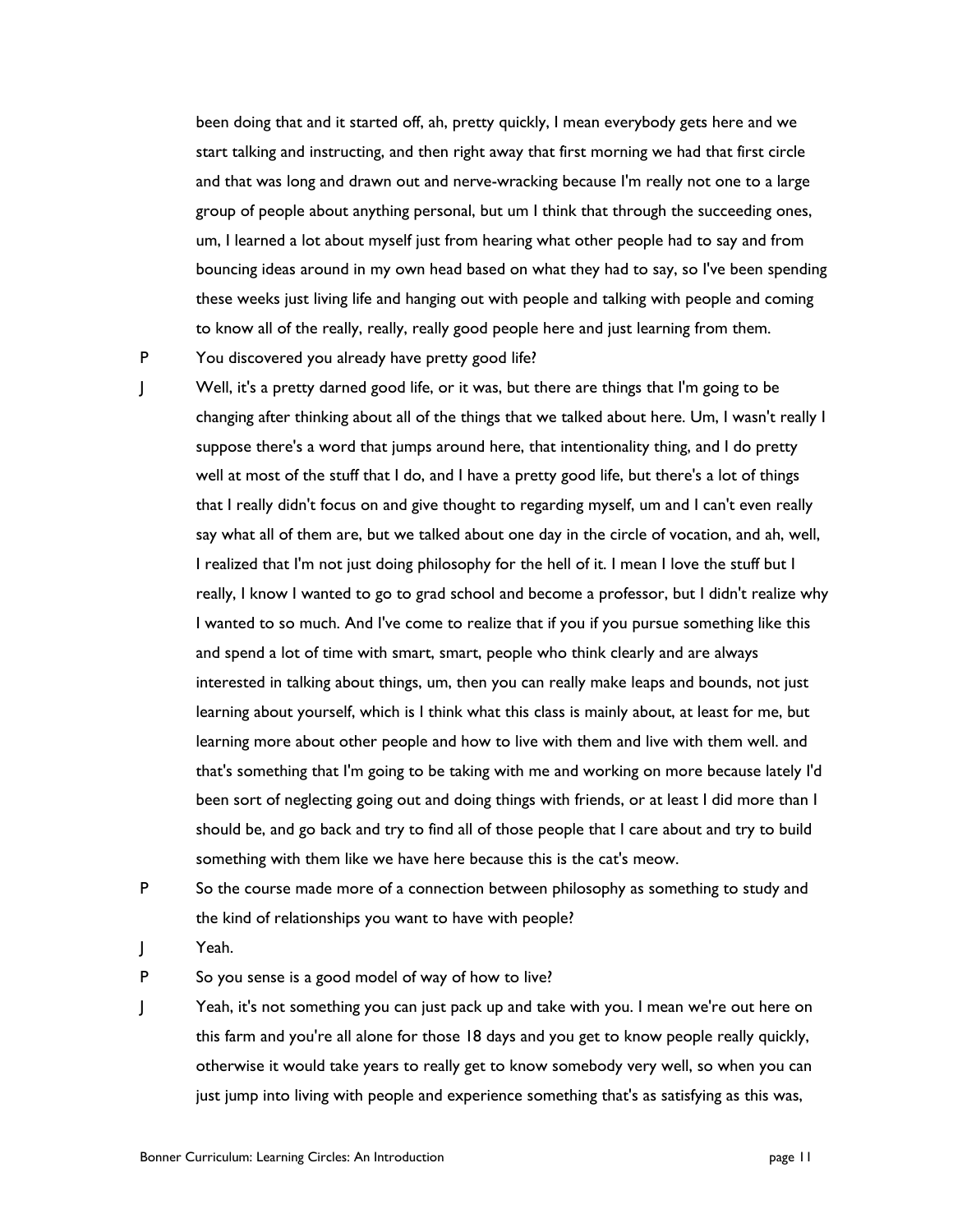because it really was satisfying, um just living with people and working with them, just bouncing ideas off of each other. That's something--I'd like to take the way we do things here, for example the circle where everybody goes around in turn and there's really no interruptions, you know that's something I found particularly valuable and that's something that I might like to try to introduce into the life that I live when I go back, just paying much, much more attention to what people say, because I haven't been doing that all my life, but when you get used to doing these circles, and you listen to what people have to say about hope or changing viewpoints, or other things, I suppose that really affect how you live your life, ah, then you come to realize that, you know, you can live a much more robust life by taking into consideration, deeply, what other people have to say and how they feel and working with them can pretty much make your life a whole lot more worth living you know so, it's fun to live by yourself and just do what you want to do all the time, and study or do whatever, but living *with* people and working with them and building a community like one that we've had here, that's something I'd like to take with me, and it's yah, it is a model and it's a damn good one too, this has been, it's been probably the best 18 days of my life, I suppose, in a row consecutively.

P I'm so pleased to hear that, having had a little to do with the planning and execution of this, it's very gratifying, ah, philosophy has traditionally been sort of a loner's activity. The tradition is all about these grand, usually men, who worked alone, largely, lived alone, largely, and took full credit for whatever it is they produced. Ah, interesting to think about an alternative about that.

J Yah, if you get a bunch of people who are all just smart as a whip together, and you sit down and talk about something for a long time and you work it out together, you can do more than you just could by yourself, I mean, That's something that I actually discovered here, because I'd never really enjoyed working with people on, I suppose philosophy or things like that before. All my jobs had been, in the past they've just been just things that I do by myself, or I'm responsible for by myself, but I've found that it's really rewarding, I suppose, to work with people and to count on each other if you know that you can count on each other, to make something better than you could just by yourself.

#### §2. John's Story

I have been teaching community-based learning courses in the philosophy department at the University of Minnesota, and leading workshops with faculty and staff doing community-based education for the last 15 years. I have found that things go best in this work when I can spark the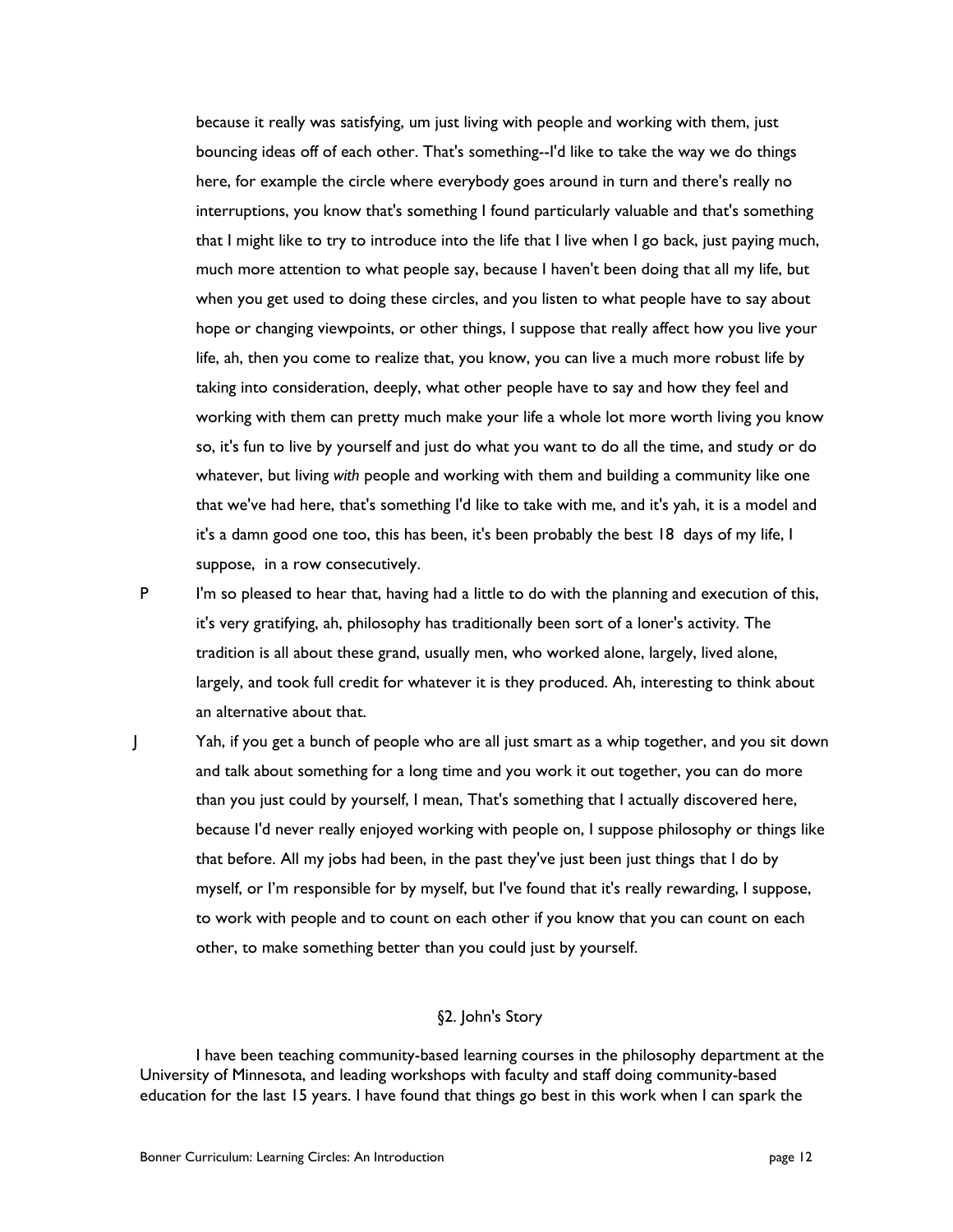creation of spaces for learning that foster a community of inquiry. The spaces need to have the following characteristics:

people feel safe to say what they believe and what they feel, to speak from the head and from the heart

there is a spirit of peaceful and alive attentiveness; deep listening is easy and natural

there is a spirit of equality, of mutual trust and respect; an assumption that each person has valuable experiences and ideas to contribute informs the space

there is a spirit of cooperation, not competition

there is a spirit of creativity, not compliance; people are often surprised at what they say and what they hear others say, no one is following a script or reciting pre-established positions

there is a sense that the participants are creating together, here and now, on the spot in real time, the safe and humane space; everyone contributes to making the space, so everyone owns it and takes responsibility for it

It is a kind of grace when all of these characteristics come together in a group of people. There is no mechanical procedure, no fool-proof recipe, for making sure that it will happen. When a group does experience a visitation of this grace, it will be impossible to point to any one factor that caused it. If asked to explain it, there are likely to be many factors in addition to the discussion strategy used that one points to as helping to make it happen—the quality of the meeting space, the beauty and accessibility of the surrounding environment, the richness of the topic under exploration, the depth of motivation of the participants, the rhythm of engagement and relaxation that the space affords, and the interweaving of verbal and non-verbal modes of expression and communication. All I claim for the learning circle strategy is that it provides a way of inviting visitations of the grace that happens in a group when all the characteristics I have listed above come together.

How do learning circles work? They can vary in size from 4 or 5 to 20 or so, and shouldn't be much more than 20. The group sits in a circle so that everyone can easily see everyone else. The discussion process proceeds in three stages. First, the facilitator poses a question. Then, going in a regular way without interruption around the circle each participant has an opportunity to express his or her thoughts in response to the question. Third, after everyone has either responded or chosen to pass, the space is opened up for cross-talk—questions, comments, and further thoughts that have been called to mind by what has been heard in the circle go-around. In all of this the facilitator is both facilitator and full-fledged participant in the process—she sits with everyone else in the circle; she takes a turn responding to the question; and enters into the cross-talk as the spirit moves her.

Let me comment a bit further on each of these stages.

What does one need to think about in coming up with the question to launch a learning circle? The basic thing is to trust that the question that launches the circle go-around matters—the wording of the question, the way it is set up, the tone with which it is presented, all these things can help call into the space the grace we seek. Good questions are likely to have in them some surprising twist or evocative image that starts participants' thoughts on fresh paths. Good questions will be focused enough so that the different responses will provide different takes on some one "same" theme, and at the same time broad enough so that everyone in the group will have ideas and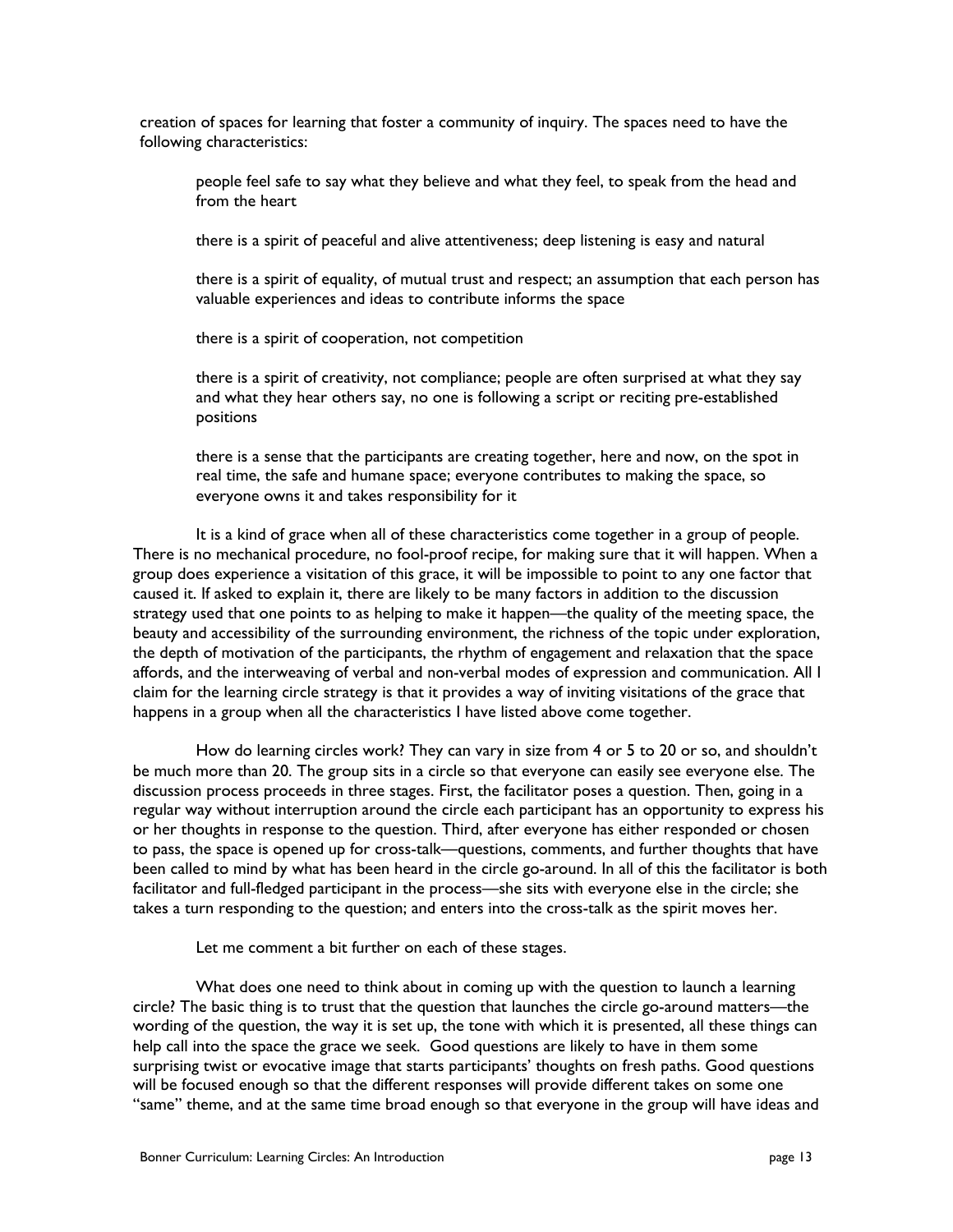experiences to contribute. When I am thinking up questions to use in a circle I will be facilitating, I make it a qualifying test for the question that I am eager to hear what I will have to say in response to it—there is something in it that creates a possibility that I will surprise myself—and also eager to hear what each participant will say. I try to find a question that will be "good for them" to answer, and the main ground of my trust that it will be good for them is that I know it will be good for me. Perhaps it goes without saying that classical "teacher's questions," to which the facilitator knows or thinks she knows the answer and suspects that others don't, are completely out of place for launching a learning circle.

Posing the question to launch a learning circle may be a matter of simply stating a plain one sentence question, or it may be more elaborate, involving use of a story or a short text, or a photograph, or a sort chunk of video to "set up" the question, followed by the direct statement of the question. After the question has been stated, it is often a good idea to have a short period, say from one to five minutes, of silence to collect their thoughts and possibly make some notes. Then the facilitator asks for responses to begin. This might be done by simply turning to right, or left, and asking the person next to you to begin, and then having the responses continue around to the next person, the next person, and so on. Or the initiating request might for a volunteer to start. Once the first response has been given, that person gets to choose whether the responses will proceed around to the left or to the right. In making remarks to start the circle it is important to make clear what the process will be, that people are to be allowed to speak without interruption, and that it is fine to pass.

Picture everyone already seated in the circle. Here is the sort of thing I say to introduce participants to the idea and norms of a learning circle.

We want to create a space where it is safe for us to speak from the head and from the heart. We will take turns speaking, and each speaker will be allowed to speak without interruption. Someone will volunteer to start, and we will go around the circle either to the right or to the left—the first speaker gets to choose which—with each person having a turn before any cross-talk occurs. This is "no interruption" norm for discussion is one that we are not used to—and it is not easy to follow! As people speak around the circle, you are going to hear ideas and experiences that you want to respond to immediately—to affirm, to question, to tell about a similar experience of your own, to ask for more details, … countless impulses to respond that we are used to following up on quickly in conversations with friends. But in these circles I ask you to hold onto these impulses, and to file what you felt like saying to be used later. After everyone has had a chance to be heard, we will open up the space for cross-talk. When it is your turn to speak, if for whatever reason you don't wish to speak at that time, that is fine and you are free to pass. When we have gone all around the circle, we will go back to those who have passed and give them another opportunity to speak. You contribute as much to the discussion by your listening as by your speaking. One of the main things that interferes with listening is that we tend to think of speaking as a performance on which we will be judged. Here we are creating a space in which we don't need to think of speaking in this way, but rather as a quiet and patient sharing of thoughts among friends. Freedom to listen is enhanced by realizing another rule of learning circles: silence in a learning circle is OK. If, as you are speaking, you find that you need to pause to arrange what you want to say next, that is fine. What we are doing here is not a performance, but sharing of thoughts in a spirit of friendship. If, when it comes your turn to speak, you wish to take a few seconds to silently collect your thoughts, that is fine. Please don't feel that the movement from speaker to speaker to speaker has to be a splitsecond handoff as in a relay race.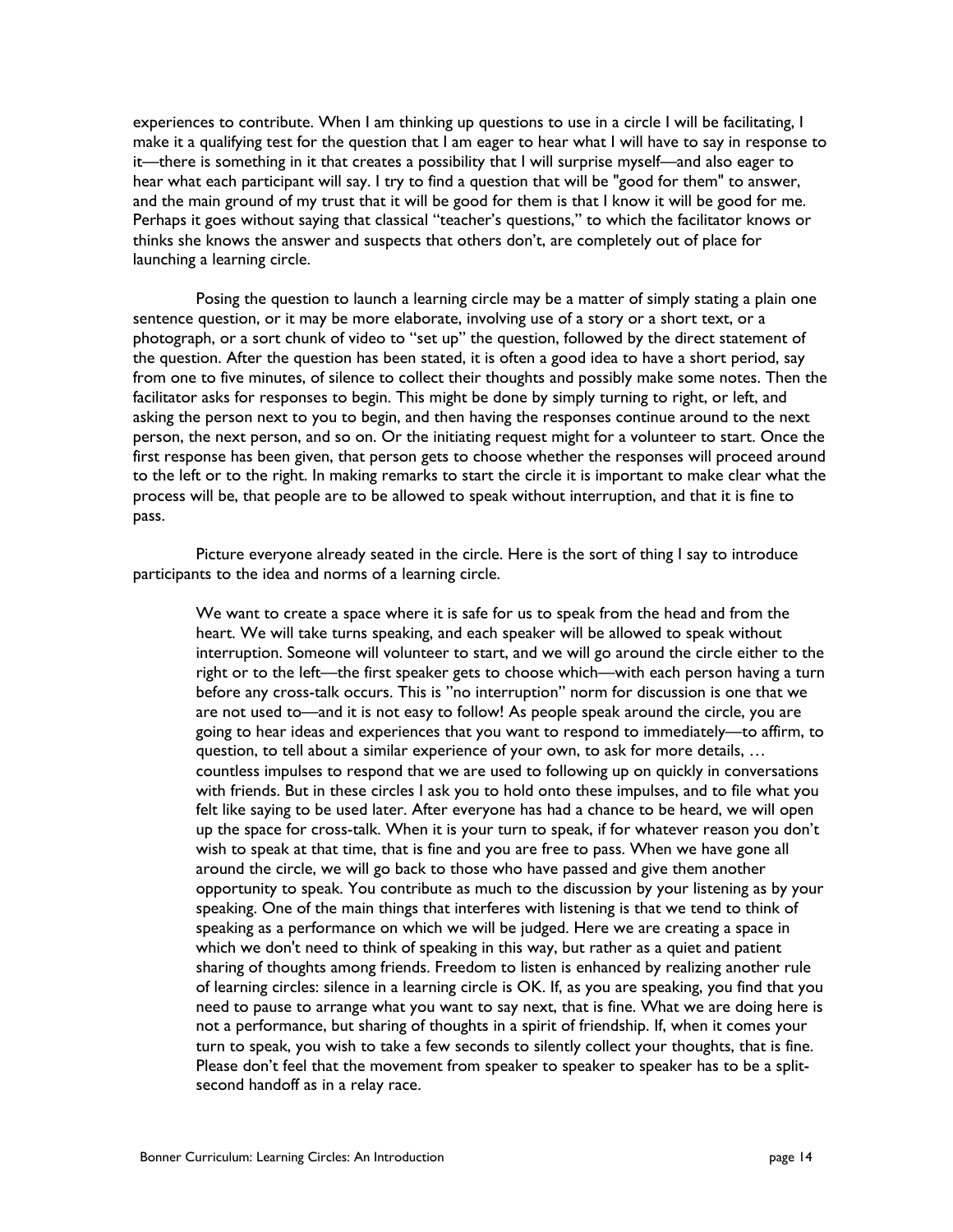Once everyone has had a chance to speak—and those who passed the first time around have had a second chance—then the facilitator invites cross-talk. The facilitator may do this by asking an open-ended question, such as, "What common threads did you hear?" "What points of dissonance or tension did you hear?"" Or the facilitator may simply open the space for comments, observations, or questions, either general ones or ones addressed to particular people. Of course a key issue in any discussion is time. It is often a good idea for the facilitator in launching the circle to say something about this. "We have two hours for our whole discussion this morning—the circle goaround and cross-talk afterwards. We have fifteen people in the circle so if each of us will be mindful that that we should speak for roughly six minutes, that will leave a half hour for cross-talk at the end." In opening the space up for cross-talk, the facilitator may want to remind people again of time: "we have about 25 minutes now for cross-talk; let's be mindful of trying to get as many of people's further thoughts expressed as possible."

It is evident that the design and selection of initiating questions is a key element in leading learning circles. It may be helpful to give some examples of questions I have used.

**Sample question one: powerful learning experiences.** In many groups it can be valuable to have a sharing of views of what makes for powerful learning experiences. Such a sharing of views may be valuable because the members of the group are teachers or educators reflecting on their work, or are professionals in other fields where they design and provide learning experiences for others. Or it may be valuable because the group wants to strengthen its own understanding of itself as a community of inquiry. One could pose a question about powerful learning experiences flat out and head-on: "what do you think makes for powerful learning experiences?" In my experience flat-out and head-on questions elicit generalities that are neither illuminating nor energizing for the group. A question that works much better is to ask: "dig back in your experience and find a story about a time when you had a powerful learning experience—what is the story?"

In most circumstanes I draw out the way I pose this request for a story, to give people time to think about it while I am talking, and so I can watch their facial expressions and their body language to get a sense while I am posing the question how it is going over. What I say might go as follows:

Think back to a time when you had a powerful learning experience, what might be called a "peak" learning experience. This experience might have happened in a formal educational setting—in a class or seminar—or not—it might have occurred on a camping trip, or in a community theater or music project, or in a conversation with a friend, or in any of a million settings of ordinary life outside of school. The experience may have been so powerful that it is still vivid in your memory; you may remember the other people who were present; you may remember even physical details of the setting, the time of day, the furniture and how it was arranged and where people were sitting. Maybe the experience showed you new possibilities for what you might do with your life, and set you off with fresh energy on a fresh path. Collect this memory of a powerful learning experience into a story that conveys the experience. What is the story?

**Sample question two: important friendships.** I have come to appreciate that the concept of friendship is a core concept in community work. When you reflect on the kind of relationship you have, and the kind you would like to have, with the people you are working with in the community, becoming a friend—with the child you are helping with homework, with the adult you are helping to learn English, with the nursing home resident you are reading with or playing games with—is an ideal worth considering. When you reflect on what a just and decent society would be like, the dream of a society in which anyone can be friends with anyone else is worth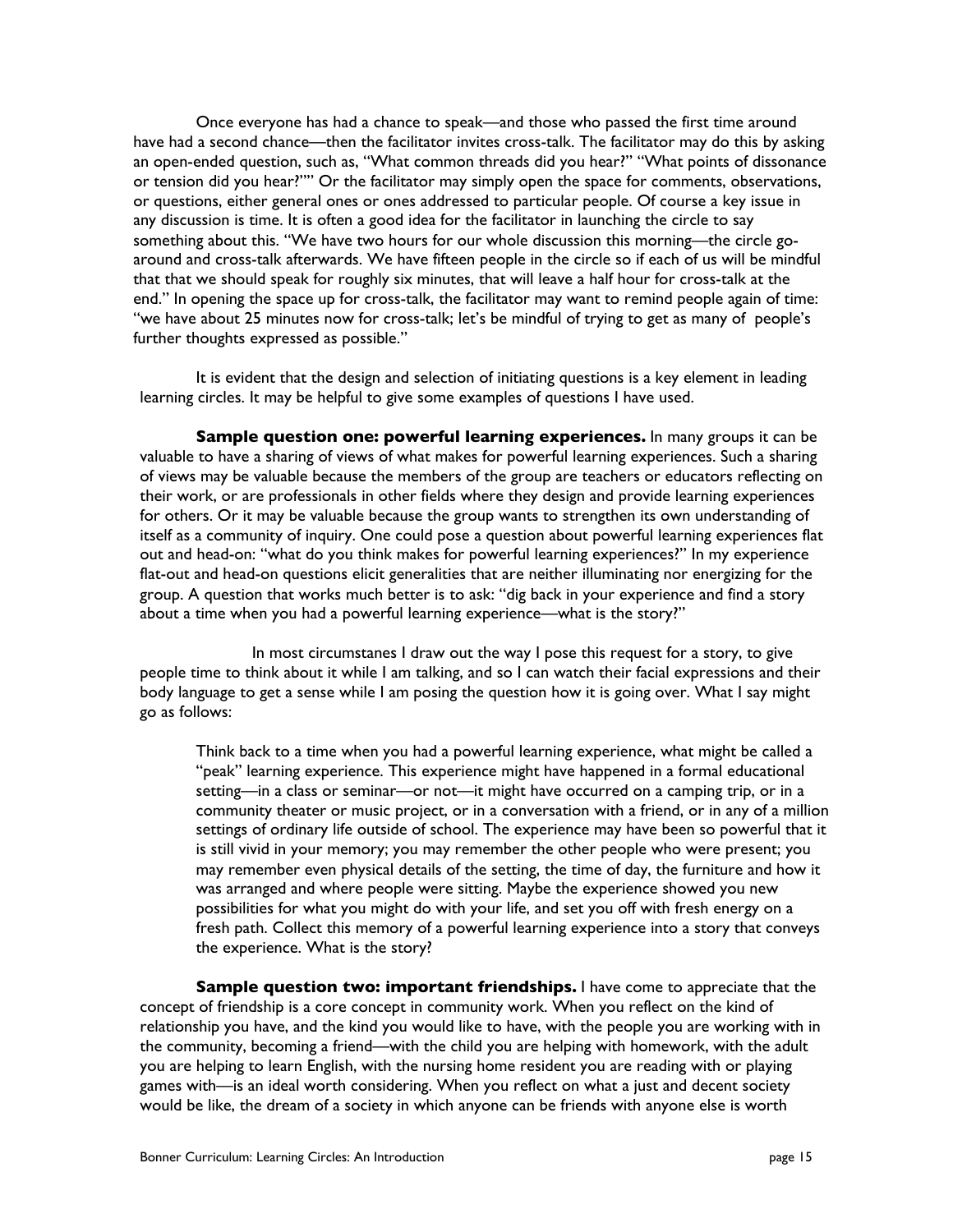exploring. How to open up the topic of friendship in a group? As with powerful learning experiences, my experience with the topic of friendship is that the direct and general question—"What is friendship?" "What does friendship mean to you?"—is not the best way to invite people to communicate what friendship means to them. Asking for a story is much more powerful. So I might pose the question this way:

Dig back in your experience and find a story about a friendship that has been important to you, and perhaps still is important to you. You may want to include in your story something about how the friendship began, something about its ups and downs, and something about why it has been important to you. What is the story?

Sometimes I expand this way of posing the question by introducing into the space a poem that provokes reflection on friendship. I might add something like this:

To stir up your thoughts about friendship, as you are searching for your story, I would like to read out a poem by Robert Frost that gets at some aspects of friendship.

#### The Telephone

"When I was just as far as I could walk From here today, There was an hour All still When leaning with my head against a flower I heard you talk. Don't say I didn't, for I heard you say--- You spoke from that flower on the windowsill--- Do you remember what you said?"

"First tell me what it was you thought you heard."

"Having found the flower and driven a bee away, I leaned my head, And holding by the stalk, I listened and I thought I caught the word--- What was it? Did you call me by my name? Or did you say--- *Someone* said 'Come'---I heard it as I bowed."

"I may have thought as much, but not aloud."

"Well, so I came."

**Sample question three: what students take from things they read.** The courses I teach revolve around questions like "What is a good society?" "What is a good life?" "What is good education?" The students read works from the philosophical tradition and also works of biography and autobiography. For a particular class period students might read a chunk of Plato's *Republic*, say the chunk in Book II where the conversation explores how and why people organize themselves into political communities, or they might read chapters from Dorothy Day's autobiography, *The Long Loneliness*. Whatever the reading, my standard question to launch the learning circle at the beginning of the class goes like this: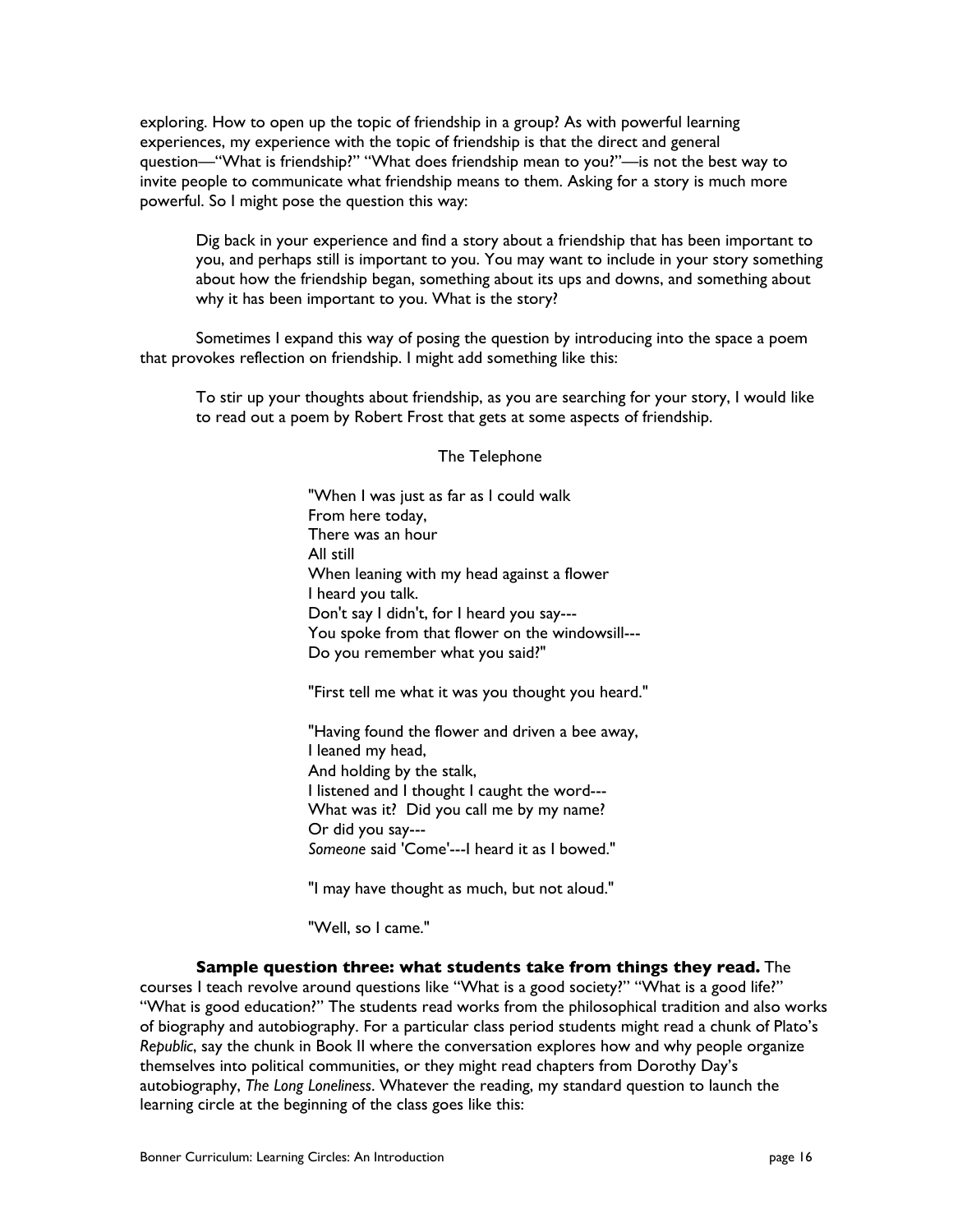Thinking over the whole chunk of reading for today, what was the one idea, or argument, or image that was most alive and powerful for you--and what made it so?

This question reliably elicits a rich array of responses, some of which reinforce each other, some of which are in tension with each other, that provides an abundance of points of reference for lively and illuminating cross-talk.

Another part of my experience with learning circles is that after people have experienced them, and found them valuable, they start thinking about using them in their own work. They have questions about what makes learning circles tick. Here are some examples of questions I have encountered, and the sorts of answers I give.

Q: How do you suggest that I handle recording/synthesizing what is said in a classroom learning circle? I cannot facilitate, listen, and record at the same time. (I always sympathized with Gerald Ford when folks accused him of not being able to walk and chew gum at the same time.) If I ask a student to play the role of recorder, how will s/he participate as a speaker?

A: On recording. The basic "technology" for doing this is the flip chart--a big sheet of paper on which key words or short phrases can be written as each person in the circle speaks. When there are two facilitators--and this is in many ways the ideal situation--one can write while the other engages with the circle. But in the classroom: one teacher. The way I have addressed this is to have students take turns flip-charting the circle. After a student has had her turn to speak, she goes up and records on the flip chart for the next person, and so around the circle. This makes for a certain amount of to-ing and fro-ing and shuffling around, and sometimes I don't want that, but often it loosens up the atmosphere and slows things down a bit in a good way--and it gives a record of what people said that everyone can then see and reflect on.

The matter of synthesizing what is said is another matter and raises lots of interesting questions. First, in recording on the flip chart it is important for the recorder to write down words the speaker used. The recorder inevitably does some selection and shortening—we can't write as fast as we speak—but if the recorder resists the temptation to substitute her own words and ways of putting things for the speakers, then the speaker sees his own words up on the flip chart, and this reinforces the sense that everyone is listening to the *speaker.* Once the circle go-around is completed, and you have the flip chart record where everyone can see it, you can get at one kind of synthesis by asking, "Do you see common threads that tie together several things that people said?" "Do you see tensions or disparities between things that people said?" (there is a whole range of questions that can be asked in this spirit). Then harvest what people's responses to this in the circle again, either by a regular circle go-around, or by "popcorn," that is, allowing people to speak when they are moved to do so.

Now the truth is, once people are accustomed to the circle process and are in the habit of really listening, you can use follow-up questions of this sort after a go-around, even without having flipcharted it, and get good observations and insights. People in the circle are alert to hear what is alive to them, and they will hear it and remember it and make connections even without the flip-chart. It depends what is the best thing to do; there is no one way that is always right.

There is another kind of synthesis that it is important to be aware of and, I think, to avoid. This is what might be called "teacher synthesis," where after the circle go-around and the follow-up crosstalk I am tempted to say what the essence is of what we as a group have thought or learned in the whole conversation. For me, this is not a good idea. I try always to resist the temptation. There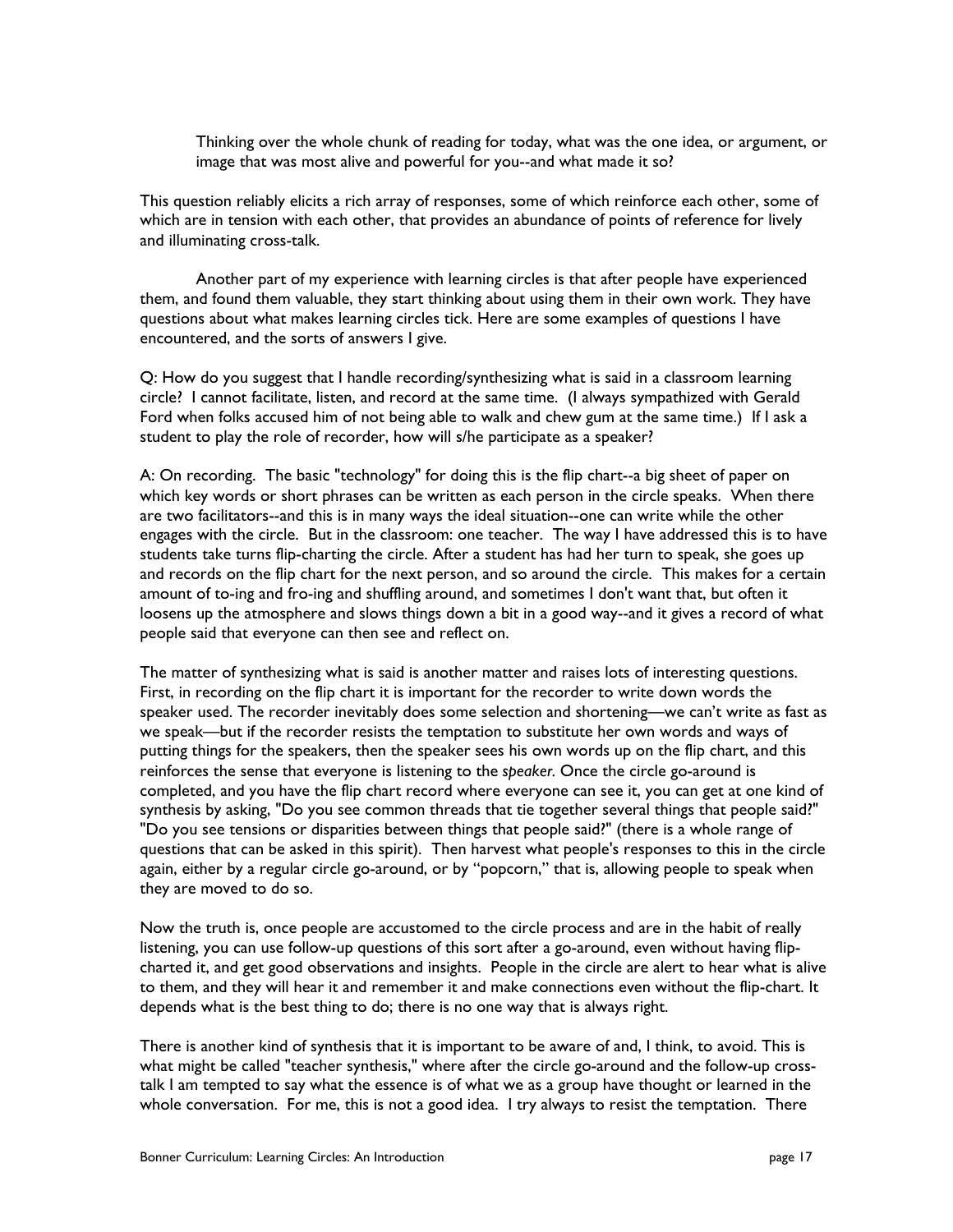are too many and too diverse fresh and alive meanings in participants' heads for this to be a useful exercise. To give in to the temptation undermines that sense of equality that is part of the grace I am trying to call forth with learning circles. What I do instead is just to enter as an "equal" into the circle go-around and into the cross-talk, always speaking for myself and not assuming to speak for the whole group.

Q: Another idea I had was not to record while people are speaking but to have everyone take a few minutes to write down their thoughts after each round. This might capture some of what each person has gained from listening and help us focus, reflect, and articulate our ideas before the next round or "popcorn." What do you think of the writing activity that I'm proposing here? Would the writing itself be shared? I could prepare a handout for the next class meeting based on what everyone has written.

A: I think the idea of people having time to write down their thoughts right after the go-around is excellent. After they do this, there are some alternatives for "what next?" any one of which might be "the right one," depending. They could speak what they had written in the large group, either in a go-around or popcorn (after people catch catch the spirit of the regular go-arounds, they become very civil, thoughtful, and respectful in these less structured follow-ups), or they could get in small groups to share what they had written, letting what they have written be the jumping off place for a more in-depth conversation where each person has more air time.

I think it could be very useful for you to prepare a handout for the next class in the way you describe.

One other thing I have done in this general area, as people are getting used to the intense listening dimension of the circle go-arounds, is to ask them, just as a circle go-around is about to begin, to "listen to yourself listening," pay attention to the thoughts that are sparked in you as each person speaks and how these thoughts shift and build as the go-around proceeds, and how this whole experience of continually-moving-thought feels, and then at the end of the circle, ask them to report back about this. Immediately after the last person has spoken in the go-around, I ask them to write down their perceptions of "listening to themselves listen," and then have another regular go-around to share what they noticed.

Q: Where does the name "learning circle" come from?

My use of this name comes from a sentence Myles Horton used to describe workshops at the Highlander Folk School: "I think of an educational workshop as a circle of learners." (Myles Horton, *The Long Haul*, p. 150.) The name resonates for me also with Paulo Freire's insistence that human beings are makes of culture, and his idea that one place where this culture-making capacity manifests itself is in small discussion groups that he calls "circles of culture." The name also marks recognition that many cultural groups over many thousands of years have used discussion in a circle as a way to build community understanding and to reach community decisions.

Q: You mentioned that context and purpose contribute to the grace of a safe and humane learning space. Can you say more about the context and purpose that led you to start using learning circles in your teaching?

When I first started teaching service learning courses, in 1988, I was casting about for an overarching noble purpose to guide me. At that point I came across the following quotation in Irving Howe's anthology of socialist writings: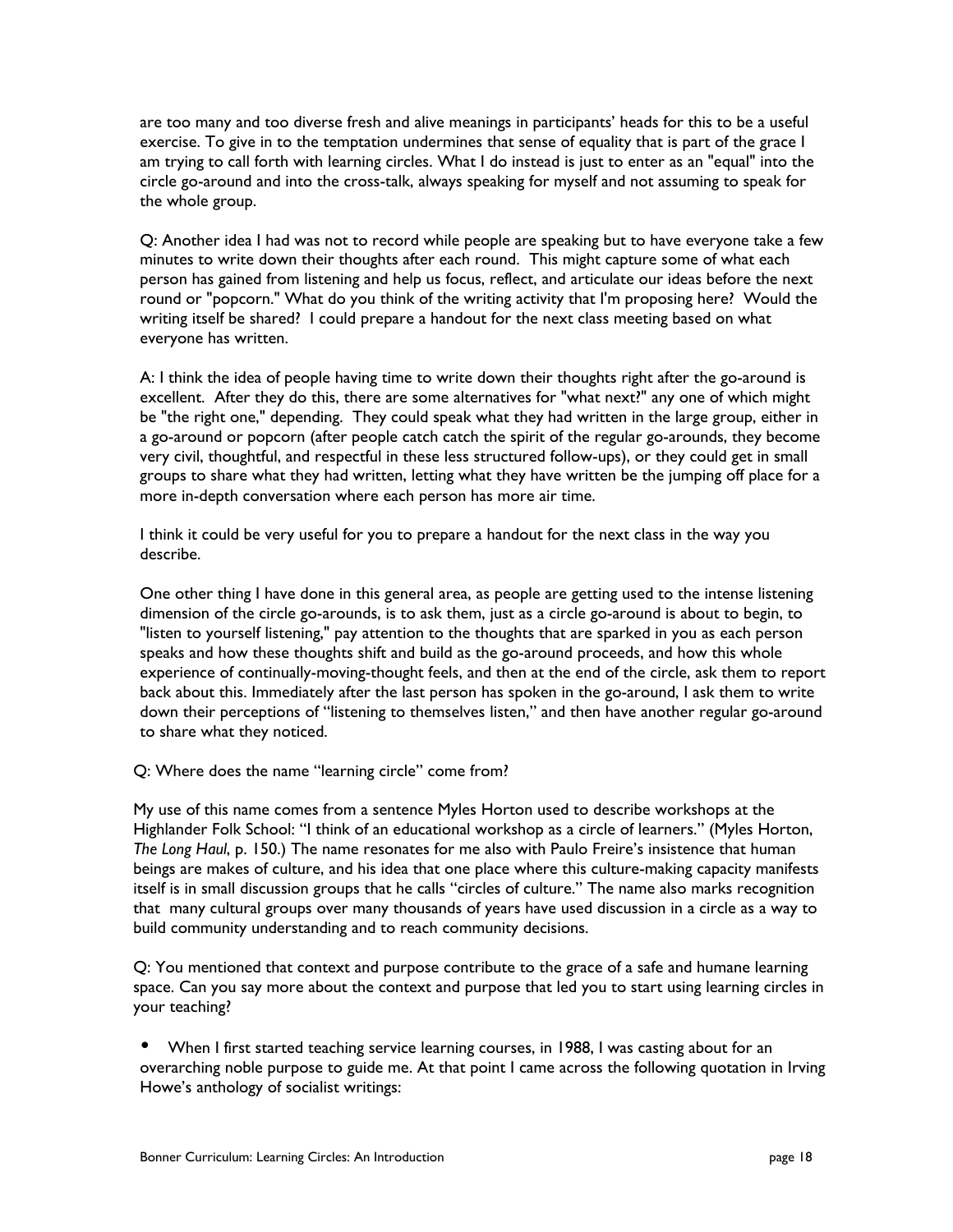A cultural community, a value system are always put in jeopardy when their values fail to be applied to the main social problems of the hour. The discrepancy between the accepted moral norms and actual human behavior, always present in any society, becomes unbearable in such crises; values which have lost their relevance in real life come to be regarded by the masses as mere upper class hypocrisy, and thus lose their binding force.

From Richard Lowenthal, "Notes on Fascism," in Irving Howe, ed., *Essential Works of Socialism*, Third Edition (New Haven, Yale University Press, 1986), p. 306.

As soon as I read this a large number of things that students had said to me over several years jumped into perspective. I had tons of evidence that I had never quite pulled together that students are aware of, and distressed by, the gap between the professed ideals and the actual performance of American society—the gap between the equal rights to life, liberty and pursuit of happiness proclaimed in the founding documents, and the poverty, racism, and other kinds of discrimination that we see all around us. Some students respond to their awareness of the gap by cynicism, some by fearful grasping for material success, some by engaging in political activity or community service. Lowenthal's statement helped me see the issue and its importance, and to see also that the combination of philosophy and service-learning had potential for helping students reflect on and discuss the gap and their diverse perceptions of it and responses to it. It seemed to me clear that the students needed to formulate and discuss back and forth their own views of the gap, that simply reading or being told what other people have said about the gap would not be enough, and if fact might only add to the students' despair. I began to experiment with various approaches to discussion. When I went to a five day workshop at the Highlander Research and Education Center in 1990 I experienced learning circles for the first time and realized immediately: "this is the approach to discussion I am looking for."

Q: You said that in your use of learning circles you try always to ask questions to which you don't know the answer. In what sense, then, can what you are doing be called "teaching?"

A: It is not teaching in the sense of transmitting a pre-determined package of information or skill, from the teacher who has the information or skill to the students who don't, in a pre-determined span of time. I would be quite happy if people concluded that what I do is not "teaching" at all. There is a great tradition of self-proclaimed non-teachers, from Socrates to Carl Rogers and beyond, that I would be happy to count myself part of. That is, I would be happy at this conclusion, provided that people remember that there is a big difference between learning something and being taught something, and recognize that some learning, and some of the most powerful learning, is teacher-free and not a result of being taught. In particular settings, from the observation "no one is teaching" one cannot infer "no one is learning." It is useful to remind oneself of the process by which children learn their native language. Every healthy child learns it; no sane adult tries to teach it. Where their first language is concerned, children are, as George Miller says, "spontaneous apprentices." The child is welcomed into environments in which older humans are going about their daily rounds of tasks and talk, games and laughter. The child naturally, as she is ready, reaches out to participate, and the older humans naturally respond to her creative and spontaneous gestures of reaching out to include her more fully in the ongoing web of communication and action. What exactly the child will learn on a given day in a given environment is unpredictable—certainly it is not controlled by adults with a learning plan. I hope that the learning circles I do are like this. They create a safe area of play where participants are free to explore, in ways that are alive and meaningful to them, large questions around what they want to do with their lives. Now of course this is the kind of space for growth that we expect for young children learning their first language; we expect them to do this learning in a spirit of freedom and creativity. Learning circles extend this kind of learning to people of any age, including college students and other adults.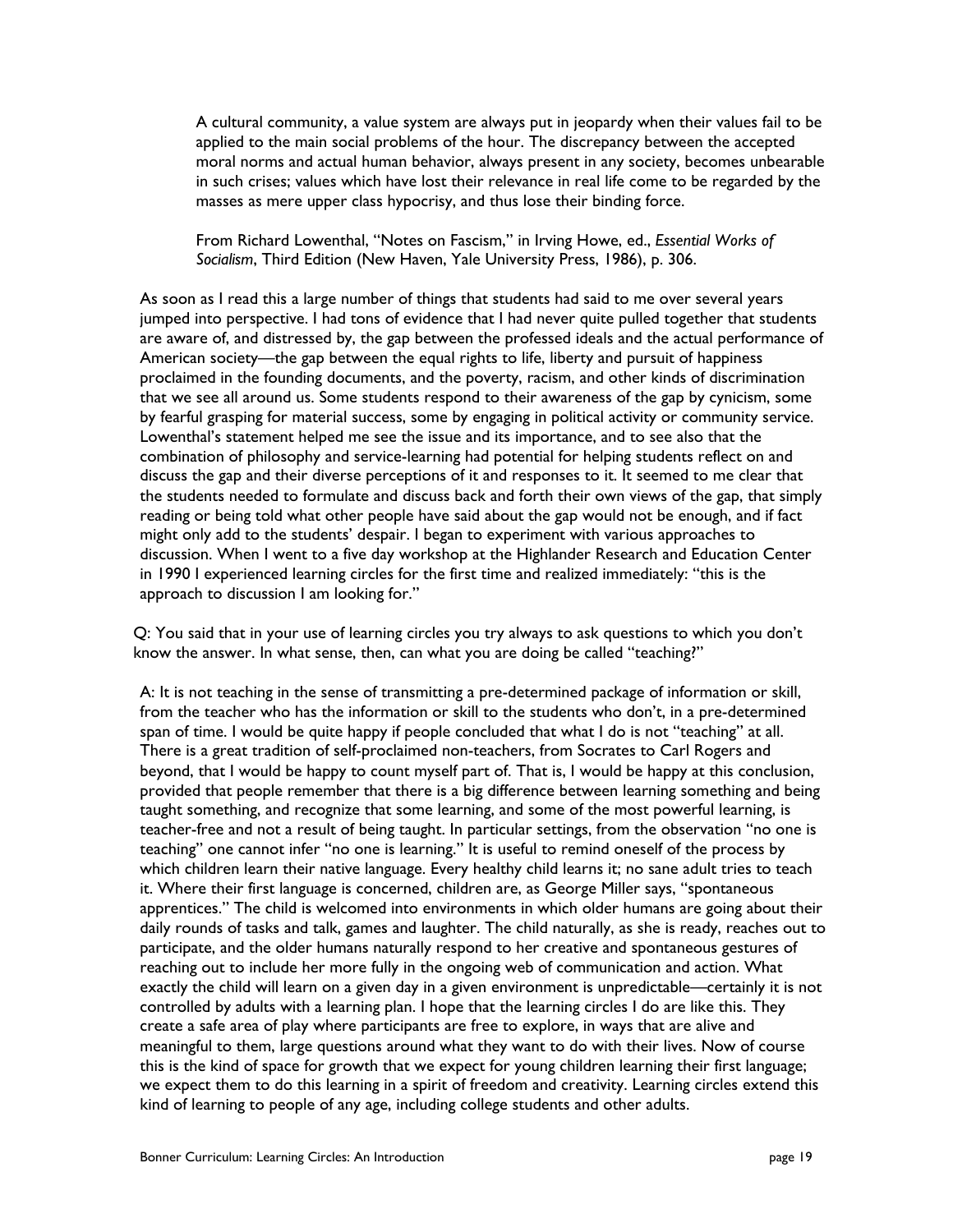Q: You said that participants in learning circle discussions should be encouraged to speak in an improvisational non-scripted way; but you also said that the facilitator should give a lot of thought in advance about the questions to be posed, and should prepare the questions in advance. How are these two pieces of advice compatible?

A: There is a big difference between being scripted with a certain package of information that that you want to impart during a class period, and being scripted with a couple of open-ended questions designed to elicit answers that draw creatively on experiences and interests that participants bring, on a topic that you know is alive for them.

I spend time in advance of a course or workshop I am going to be leading thinking through what the overall shape and sequence of discussions is going to be, what questions and what texts or videos to set up questions I will use, and I draft the wording or at least important parts of the wording of the questions. I use the image of "making in imagination a film" of the course or workshop, an image I borrow from Myles Horton, to guide my attention in this advance thinking. Horton uses the image to describe how he planned the first citizenship school class:

I made up a movie in my mind of what would happen during those three months, and when I'd see certain things going wrong in my mind's eye I'd re-edit the film or erase the movie and start over again. Then I replayed the film until I finally got most of the bugs out of it. After that I wondered how it would look if I ran the movie backward, and when I tried it I found some things I hadn't caught in running it forward. I'd sit by the hour and imagine all these things until I got it simple enough that I could throw away the excess baggage and all the things I'd done wrong.

Myles Horton, *The Long Haul*, pp. 101-2.

I can't speak for Horton, but in my experience the mind-set that results from this kind of planning feels the opposite of being scripted. The reason for this is that the pile of film on the cutting room floor is not really lost. Having gone through the film-making process, I go into the first day of the class or workshop with a full plan, overall purpose and shape and the sequence of stages and steps to achieve it. And I do launch the first learning circle with the question I have prepared. Then surprises start happening. In the first learning circle someone uses an image that I can use to get a more apt and alive wording for the question I had prepared for the next day—plus I get the bonus in terms of the trust and grace I am hoping will visit the group, of giving credit to the person who gave me the image. In the first and second learning circles, I see from the energy and insight in the conversations that the question I have prepared for the third circle is too timid, it does not challenge the group enough, and that some ideas I had snipped to the cutting room floor, combined with the fourth of my prepared in advance questions, make a much better question for the third circle that the one I had prepared. So, in goes the new third question, out go the pre-prepared questions three and four, and we are off to the races. Every next question from this point on very likely will be different from what I had prepared. To me, it feels like improvisation, improvisation that I can enter into freely and with confidence because I have so much material on the cutting room floor that I can take another look at and use in fresh ways.

Q: Is it possible to use learning circles for only some of the class meetings in a course, and to use lectures or other discussion strategies the rest of the time?

A: Yes, certainly. It depends on what the goals of the course are. I myself use a few mini-lectures, when I feel that I need to simply put out into the space some information that gives context and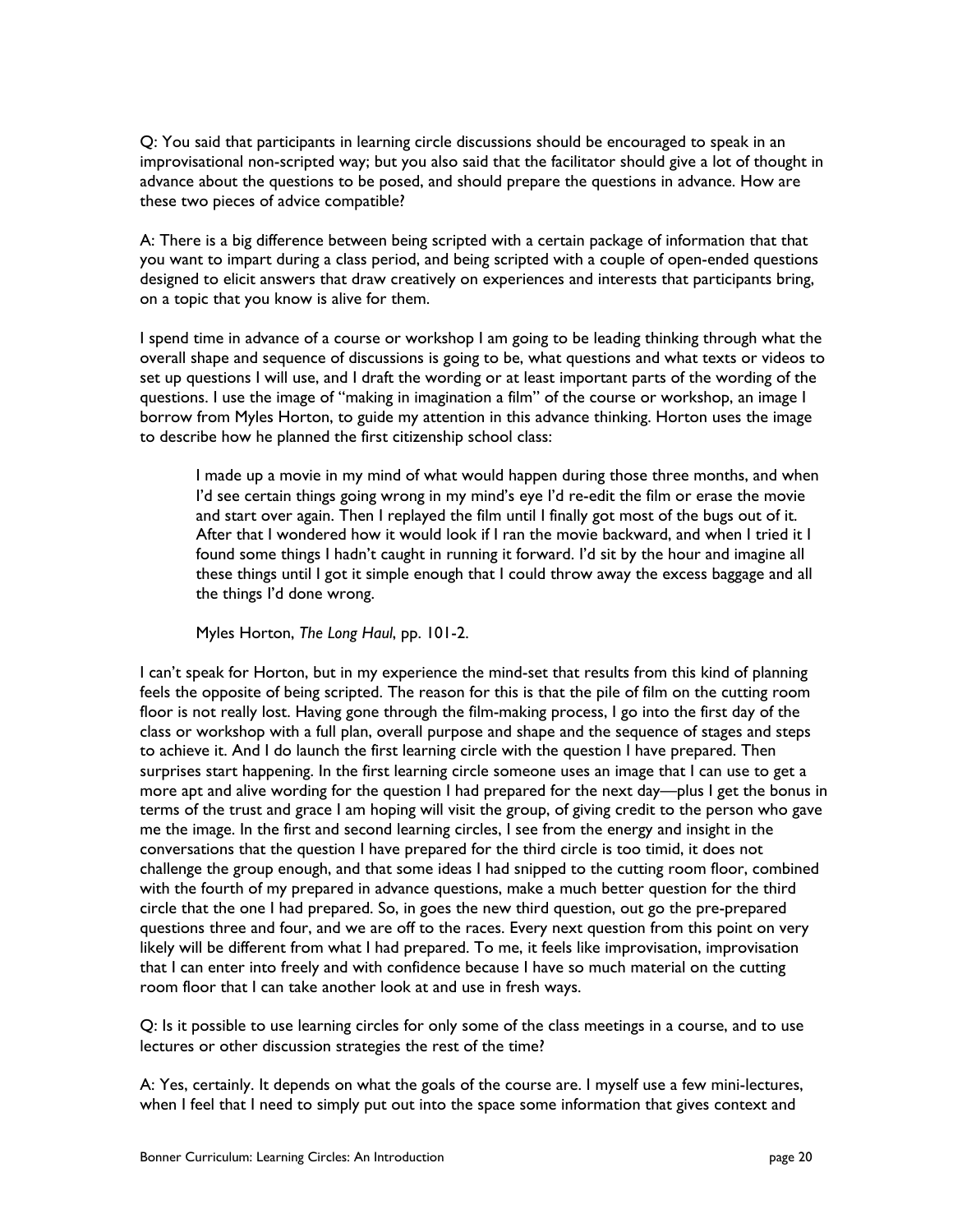background. I use a lot of small group discussions, in which each participant has more air time than in the large circle, and issues that were opened in the large circle can be explored in greater depth. If a goal of a course is to invite the "grace" of a learning space that is safe and creative for all participants, then one has to be careful that the mix strategies that one uses don't diminish the invitation. Many mixtures are possible, and I have no convictions of the form "Just these mixtures, and no others, are alive and generative." Traditional learning activities like reading books and listening to lectures, that can be and too often are passive and uncreative, can become active and creative if interwoven with discussions that have the characteristics of a good learning circle.

Q: Can you say more about how you think about the role of the facilitator of a learning circle?

D. W. Winnicott, the British psychiatrist, uses the image of "holding the space" for what the analyst does to create atmosphere where the patient can connect with the true self and the health that is in him and to grow authentically from there. I think that the most important thing that the facilitator does, or the joint facilitators do, is analogous to this. They hold the space of the circle; they take the first step and keep standing for and exemplifying the grace-inviting qualities that the circle needs to have to be a creative and safe space for everyone.

#### § 3. Beth's Story

Beth is a senior and a history major.

Peter What brought you to this course, Beth?

Beth Well, I've taken um two other classes from professor John Wallace and I've really enjoyed them and feel that I've grown emotionally. I took one on social justice and one on the philosophy of educational and I found them both really informative and really interesting and I wanted to take something that would take a lot of time so I could really get into it and really spend some time here and really put myself into the course. It was always hard to learn all these things and um in his classes and these new ways of living and these new ways of looking at the world and then having to go home to the same old patterns and the same old routines and then only getting that class once a week. And this class provided 3 weeks of living um these values and living these ideas that we would talk about and I think that that was the biggest draw. The next draw was that it gave me practice from being away from my family which, although it was difficult, was definitely something that I needed and something that ended up being really positive.

P So, living values, how did that work out?... What kinds of things counted?

B Well I think that here, something that was really brought to light was community, and how important it is to live in a community and to see the people that you live with as part of your community and the things that are important in that community and I feel like it's good, it's easy to talk about these things in a class that isn't a May session, or, yah, that isn't a May session that just meets once a week, but in this course, we talked about community, and we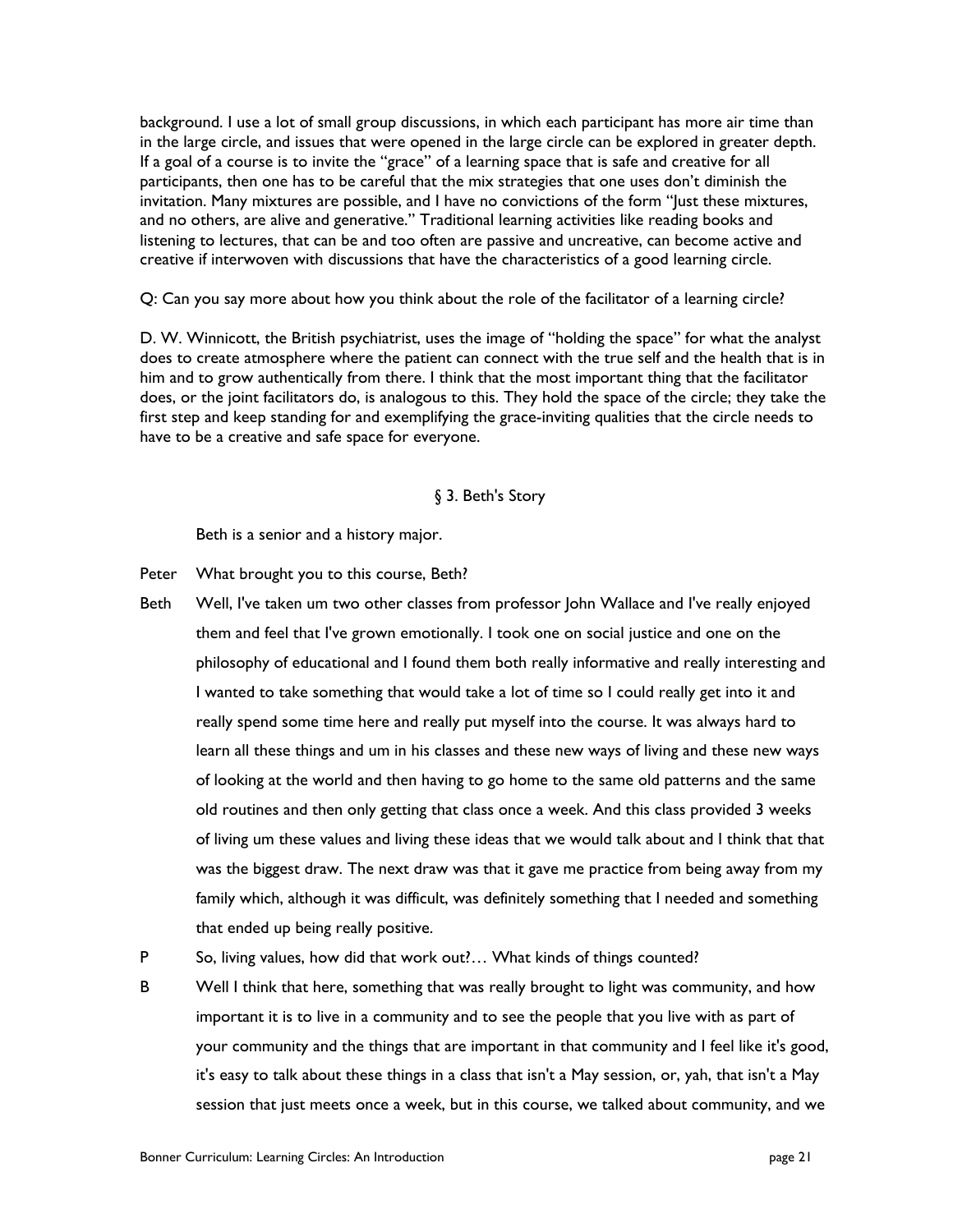talked about what it meant to be a good listener and we talked about what it meant to be a good friend, we talked about the things that were important to us as people within the course and then you got to know people on this such a real true level, you got to know their hearts so well that you couldn't help but treat them well you couldn't help but treat them like they were important and you couldn't help but see everything that made them up, because you get to know people backwards here. You know in the normal world, you meet someone and you figure out what they do, you know, they work out or they don't work out, or they take science classes, or they're a history major and these are the things that we learn first, and then maybe after years of friendship you find out that this specific event was extremely difficult for them and that's why they are the way they are, or you, um, that value, religion, is really important to them and that's why they treat people the way they do. Here, you learn that first. You learn people's hearts first, and that sets you up to treat people so much better and with so much more respect, because you learn to love people so quickly and you learn to care about them so quickly and I think that you can't help but live those community values, you can't help but care what's happening to other people in your group and see how your actions affect other people, because you get to know them so well and you care so deeply about them.

P yeah. The University as a whole doesn't strike me as particularly friendly to this project of learning to like people.

- B Yeah, I've felt pretty loved. I like CLA quite a bit, the College of Liberal Arts, I always feel they're always looking out for my best interests…., but there is no other place where you can learn this way. I have never taken another class at the U that is run the way that John runs his classes. And I can also say that I have never learned as much in any other class as I learned in his classes. I've taken classes in almost every subject and I've gotten the most, I've become a better person by taking his classes and I think he really forces you to do that.
- P And what's most important about this kind of teaching?
- B I think in other courses, the professors they might help you find your own answer, but they don't help you find answers that will stick, answers that mean something to you. They help you find your own answers to a math equation or something, and that's really important and extremely helpful, but I think that here, the instructors ask you questions, and they're soul based questions, and they, they force you to kind of look at yourself and look at the way that you're living and look at the things that are important to you, and I think that, in that way, you learn on a level that you can't learn in those classes where they're only wanting to impart information about a certain subject. I think that these classes set you up to do better